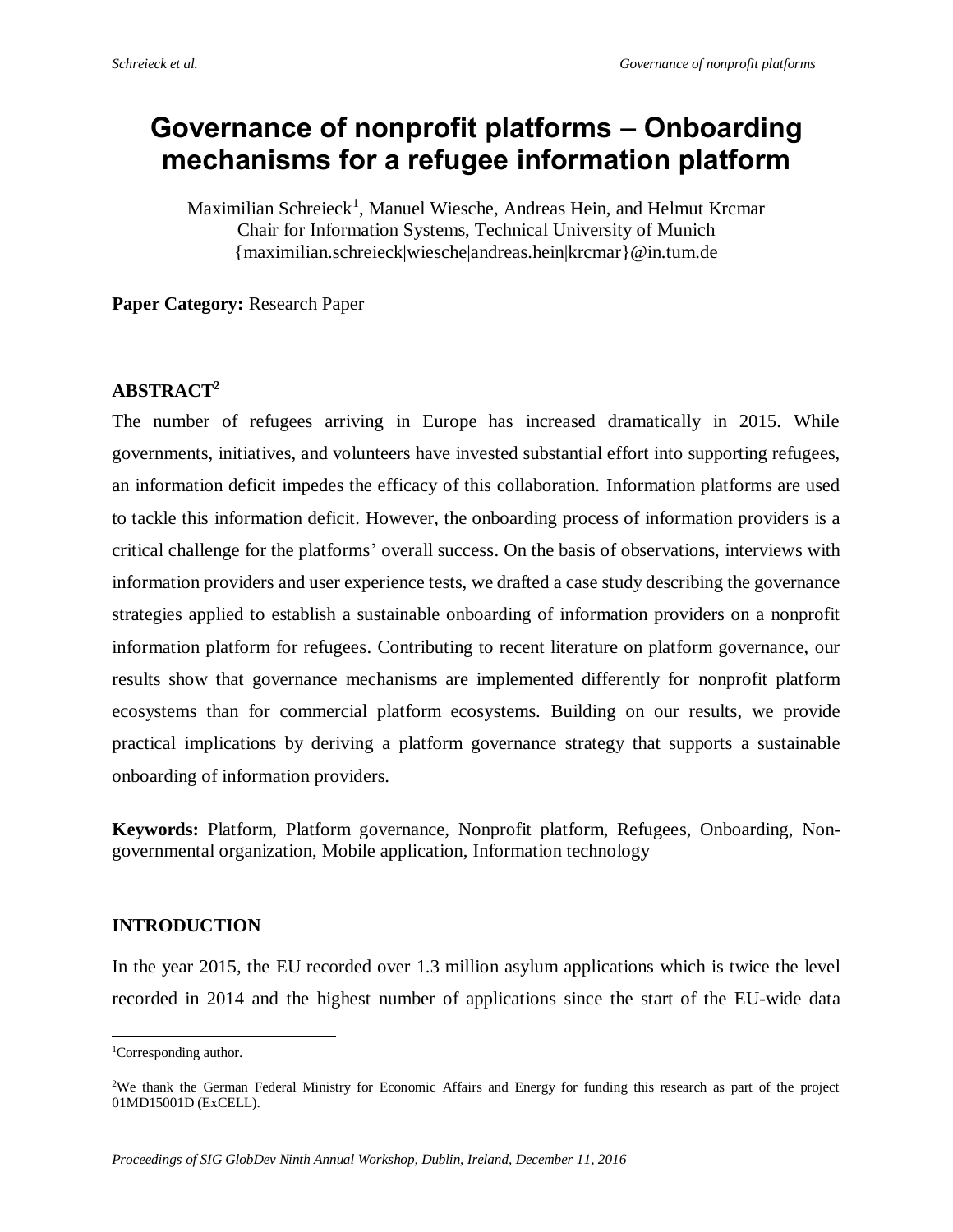collection (European Asylum Support Office, 2015). As refugees are forced to flee from direct threats, there are several basic necessities, such as medical care, food, shelter and adequate clothing, which need to be fulfilled upon arrival by the hosting countries. The medium and longterm integration of refugees goes way beyond those basic needs. Especially socio-cultural issues, the collaboration with their accommodating communities and overcoming language barriers are important aspects of integration (Strang & Ager, 2010).

For all these reasons, it is indispensable to provide refugees with the relevant information (Qayyum, Thompson, Kennan, & Lloyd, 2015), for example how to make demands on medical care, how to proceed in the asylum process, how and where to participate in language courses or how to engage in activities with locals. Unfortunately, the relevant information for refugees is heterogeneously distributed among a large number of different sources. Various government agencies, non-governmental organizations (NGOs), local initiatives and volunteers uncoordinatedly provide parts of the relevant information. As a result, it is difficult for refugees to quickly find the information they need.

IT can help to overcome this information deficit by presenting context-specific information at the right time, the right way (McKinney & Yoos, 2016). Furthermore, studies have shown that IT can help to promote social inclusion by allowing them to participate in an information society, to communicate effectively through language barriers and to better grasp on how the society works (Andrade & Doolin, 2016; Caidi, Allard, & Quirke, 2010). To accelerate the inclusion of refugees, numerous hackathons have been organized in the course of the refugee crisis across Europe and beyond (Techfugees, 2016) yielding a rich variety of digital solutions. However, these solutions to date do not solve the information deficit of refugees sufficiently, as they were mostly prototypelike tools containing exemplary information only.

Given the challenge of diverse information sources that vary from municipality to municipality, a monolithic information system cannot meet the requirements. Instead, an IT-enabled platform design can help to integrate information from various data sources tackling the need for municipality specific information (Gawer, 2014). A platform can be seen as an ecosystem, where information is shared and distributed wherever it is needed. Stakeholders can act as information providers and range from municipality authorities over community-based language schools to companies looking for new employees. Similar to digital platforms like Facebook or the Apple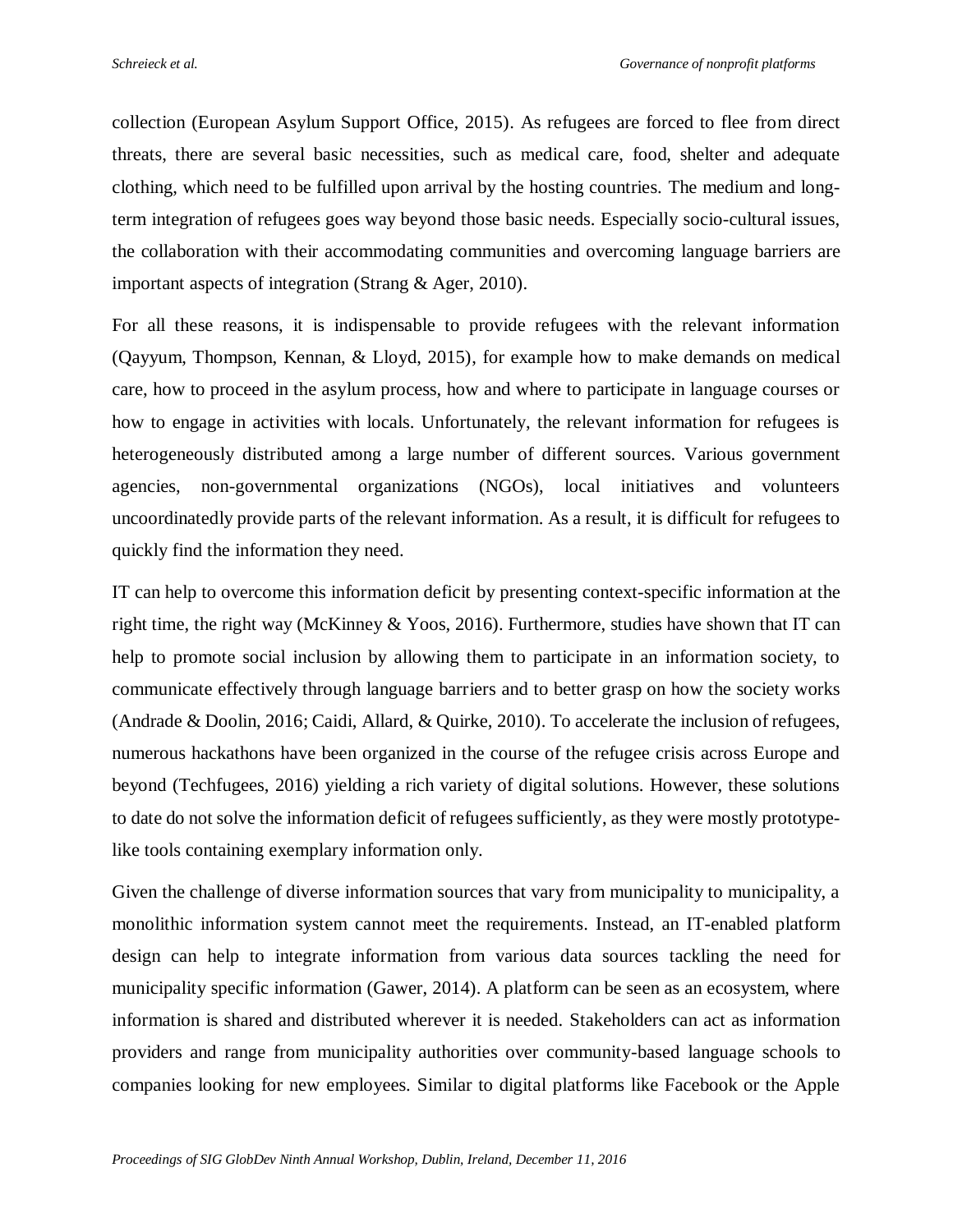App-Store, this ecosystem needs to be governed towards a strategic goal. However, existing insights on the governance of commercial digital platforms may not be applicable to a nonprofit platform ecosystem. In commercial platform ecosystems, the platform owner implements governance mechanisms to manage co-creation of value in a way that he captures as much of the generated value as possible (Gawer & Cusumano, 2008). In order to tackle the chicken & egg problem (Caillaud & Jullien, 2003), of getting complementors and end-users on the platform, the concept of marquee users (Rochet & Tirole, 2003) is applied to incentivize the complementor. In nonprofit platform ecosystems, governance is applied to increase the societal impact of the cocreated value and the platform as a whole. Therefore, the underlying strategic goal cannot be reached by incentivizing the information providers monetarily but by engaging them morally in a societal context. In this situation, the application of platform governance has, to our best knowledge, not yet been discussed.

To address this gap, we analyze the application of governance mechanisms for an information platform for refugees illustrated by a case study. The data was gathered within a nonprofit project dedicated to the implementation of an information platform for refugees. During the time of the case study, the platform has been used in several German municipalities. In addition to project observations, qualitative interviews on the information provider side, and user experience tests on the refugee side were conducted. This paper describes the development of a sustainable governance strategy with the goal of supporting onboarding of information providers and ensuring their motivation to sustainably contribute to the platform. In order to verify the outcomes of the strategy, we evaluated data on the platform usage. These results provide insights about how to set up a nonprofit platform governance with the goal of supporting sustainable onboarding of information providers.

## **GOVERNANCE MECHANISMS OF PLATFORMS**

One of the main challenges for an information platform solution for refugees is providing the required, location-specific information. Therefore, information providers need to be able to collaborate and easily upload their information, in order to unfold societal impact. The information providers contribute to the overalls platform success by co-creating value. In order to maximize the platforms impact, the process of co-creation needs to be governed towards non-monetary, societal goals. Enabling co-creation of value through platform ecosystems has been discussed in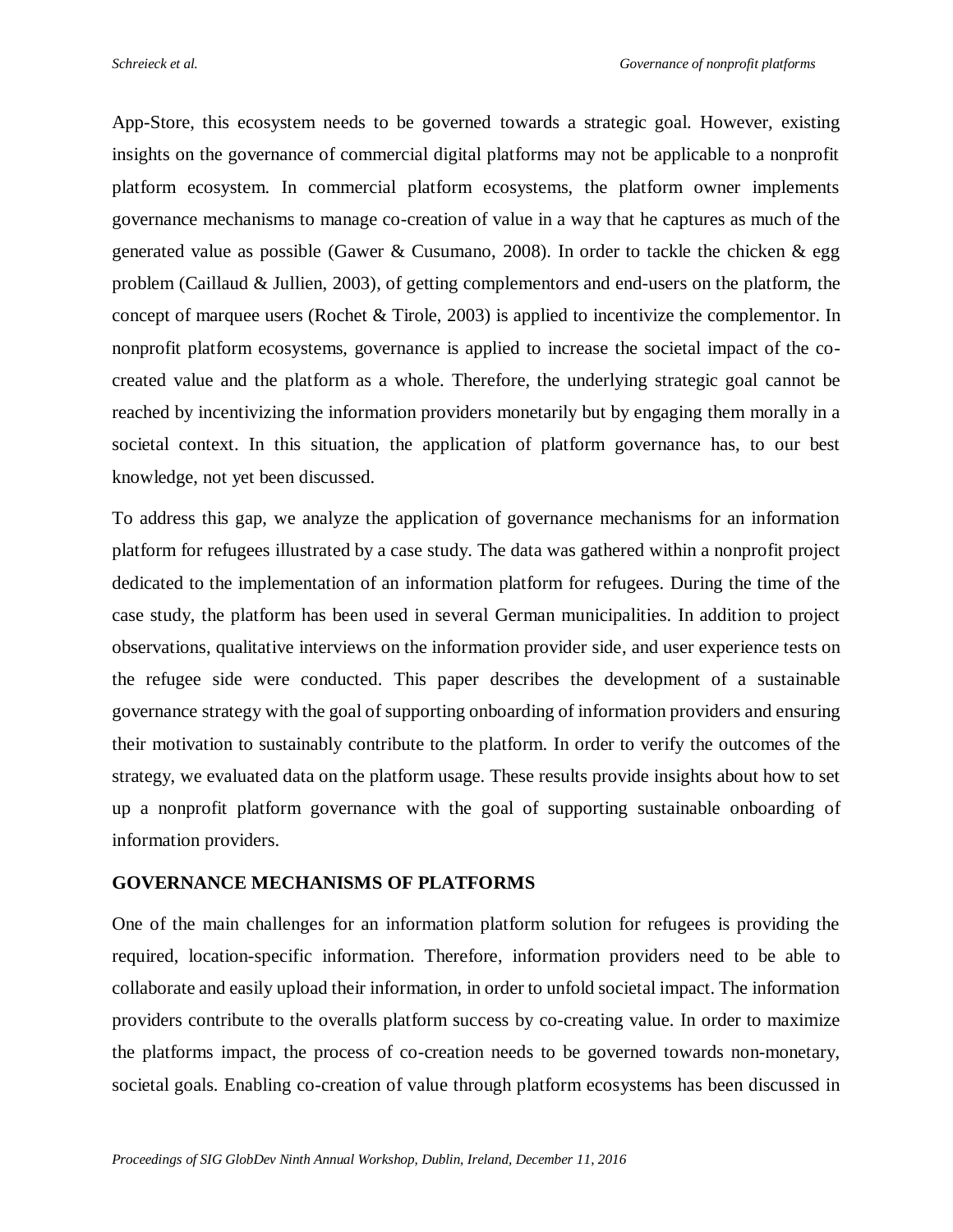literature along with different governance mechanisms. To get a better understanding of those mechanisms, this section deals with reviewing the literature on value co-creation through platform ecosystems. Finally, platform governance mechanisms are derived from literature and described to strengthen the understanding of what aspects influence the success of a platform.

#### **Value Co-Creation through Platform Ecosystems**

IS research has acknowledged the role of IT in enabling co-creation of value in the development and commercialization of technologies (Boudreau, 2010; Nambisan, 2013). In particular, digital platform ecosystems foster innovation, software development, or the provisioning of services. In a broad sense, platforms can be defined as "foundational products, services, or technologies upon which additional complementary products, services or technologies can be developed" (Gawer, 2009). If a platform is open to the outside ("external platform" compared to purely "internal platforms"), the additional complementary products, services or technologies are developed by third parties, as part of a value co-creation process. As a result, an ecosystem of complementors is created around the platform (Ghazawneh & Henfridsson, 2013). We understand platform ecosystems as "a set of actors functioning as a unit and interacting with a shared market for software and services, together with the relationships among them." (Jansen, Brinkkemper, & Finkelstein, 2009).

The process of co-creation of value has been analyzed for a plethora of digital ecosystems. A large part of the literature discusses application platforms for handheld computing systems such as Google Android and Apple iOS (e.g. Benlian, Hilkert, & Hess, 2015; Eaton, 2015; Liu, Au, & Choi, 2014; Manner, Nienaber, Schermann, & Krcmar, 2012, 2013). Further cases cover gaming platforms such as PlayStation and Xbox (Lin, Li, & Whinston, 2011), e-commerce platforms such as Alibaba (Koh & Fichman, 2012) and digital content platforms such as YouTube or Amazon Kindle (Lusch & Nambisan, 2015). All these examples show how co-creation of value can enhance the success of commercial platforms. Meanwhile, co-creation of value through platform ecosystems has not yet been analyzed for social causes. While the role of IT to support nonprofit projects is receiving more and more attention in IS research (e.g. Andrade & Doolin, 2016; Qureshi, 2015; Selander & Jarvenpaa, 2016), the question on how digital platform ecosystems can advance social causes remains unanswered.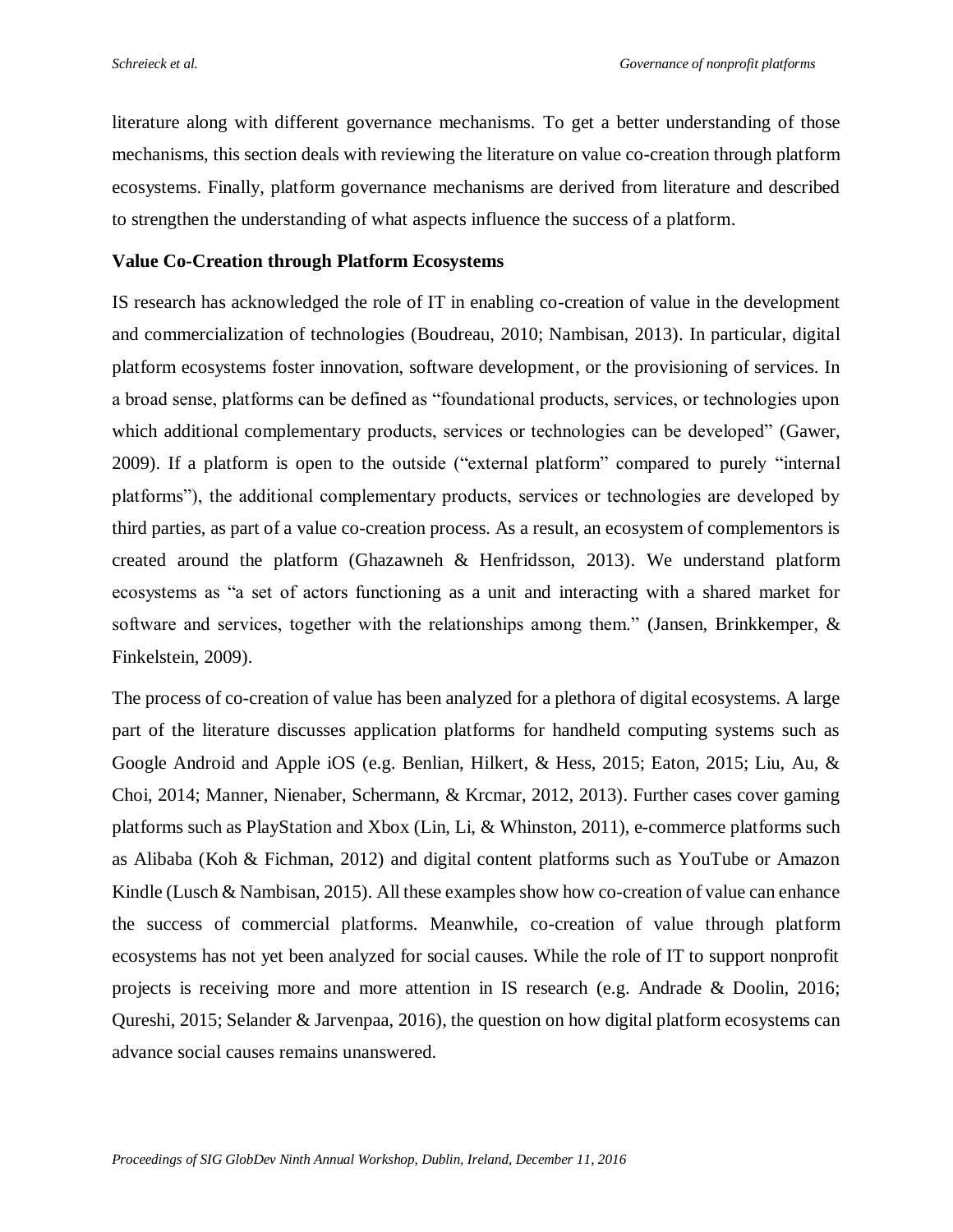In the case of an information platform for refugees, municipalities, initiatives, and other information providers collaborate in an ecosystem, which enables co-creation of value, i.e. the provision of information on the platform.

#### **Platform Governance**

To establish successful platform ecosystems, not only the platform's architecture is decisive, but also the governance of the ecosystem that is surrounding the platform (Tiwana, Konsynski, & Bush, 2010). Platform governance can be defined as the "partitioning of decision-making authority between platform owners and app developers, control mechanisms, and pricing and pie-sharing structures" (Tiwana, 2014). While Tiwana's dimensions of platform governance are tailored to software application platforms, other authors identify additional aspects of platform governance by analyzing diverse types of digital platforms. To structure the aspects of platform governance discussed in the literature, we derive a set of governance mechanisms that include the dimensions suggested by Tiwana as well as additional mechanisms derived in former literature studies (Hein, Schreieck, Wiesche, & Krcmar, 2016; Schreieck, Wiesche, & Krcmar, 2016).

The first mechanism relates to the overall governance structure which can be decentralized or centralized (Nambisan, 2013). This refers to the partitioning of decision rights (Tiwana, 2014) and the ownership status of the platform. The second mechanism refers to accessibility and control of platform ecosystems. A platform ecosystem needs to be open to a certain degree (Eisenmann, Parker, & Van Alstyne, 2009; Ondrus, Gannamaneni, & Lyytinen, 2015) but openness needs to be accompanied by control mechanisms to avoid uncoordinated effort hindering co-creation of value (Ghazawneh & Henfridsson, 2013; Tiwana, 2014). Control mechanisms include formal control as in input and output control and informal control as in self and clan control (Goldbach & Benlian, 2015a). Trust forms the third mechanism, which relates to the measures of a platform ecosystem to enhance trust and reduce perceived risk (Hurni & Huber, 2014; Nambisan, 2013) on the complementor or user side. The fourth mechanism summarizes boundary resources, which represent all kinds of resources a platform provides for complementors (Eaton, 2015; Ghazawneh & Henfridsson, 2013). These may cover for example user guides, documentations on the platform, tools or APIs. In most platform ecosystems, the mechanism of pricing is relevant as an additional mechanism (Caillaud & Jullien, 2003; Tiwana, 2014). As the refugee information platform is a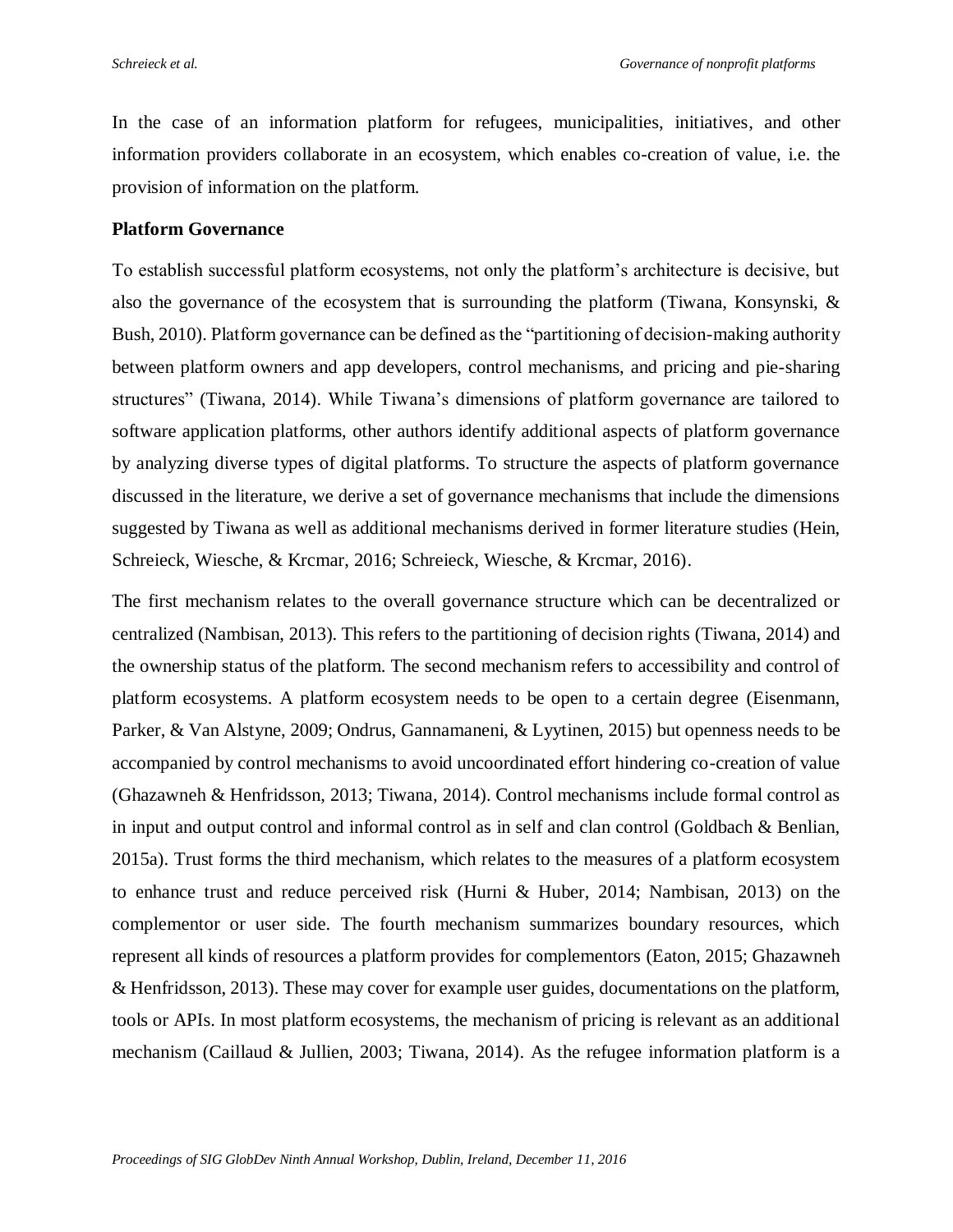voluntary project without any financial transactions mapped to the platform, we will not include this mechanism in our study.

The introduced governance mechanisms contribute to a better understanding on which aspects of governance are relevant for a project such as an information platform for refugees. However, it remains unclear how these mechanisms can be implemented in the context of nonprofit platform ecosystems. Existing recommendations as for example by Tiwana (2014) or Gawer and Cusumano (2013) are based on commercial platform ecosystems.

Nonprofit platform ecosystems differ from commercial platforms in several ways. While in commercial platforms, the platform owner can compensate complementors monetarily by governing pricing, this mechanism is not available in nonprofit platform ecosystems. Another aspect is the lacking legitimation of the platform owner to implement and coerce control. As a result, the platform owner may need other measures to maximize value creation within the platform ecosystem. The mechanism of trust might gain importance in nonprofit platform ecosystems as complementors invest effort voluntarily without expectations monetary benefits.

In summary, existing research helps to identify governance mechanisms relevant for nonprofit platform ecosystems but leaves open how those mechanisms can be implemented to support the onboarding of information providers in a successful governance strategy. We address this gap with the help of a case study that focuses on governing information providers within an information platform ecosystem.

## **RESEARCH DESIGN AND ANALYSIS**

For the research design, we follow a single case research strategy (Yin, 1994). Given the research question of how a nonprofit platform governance strategy needs to be set-up to support onboarding of information providers, we propose a single case strategy due to the following reasons (Benbasat, Goldstein, & Mead, 1987):

First, it is important to observe the situation in its actual environment. One aspect of the crisis is its complexity of the heterogeneous distribution of information across several information providers and the need of refugees to get the exact information based on the community they are allocated to. Therefore the complexity cannot be reduced and the observation in its natural environment is needed (Eisenhardt & Graebner, 2007).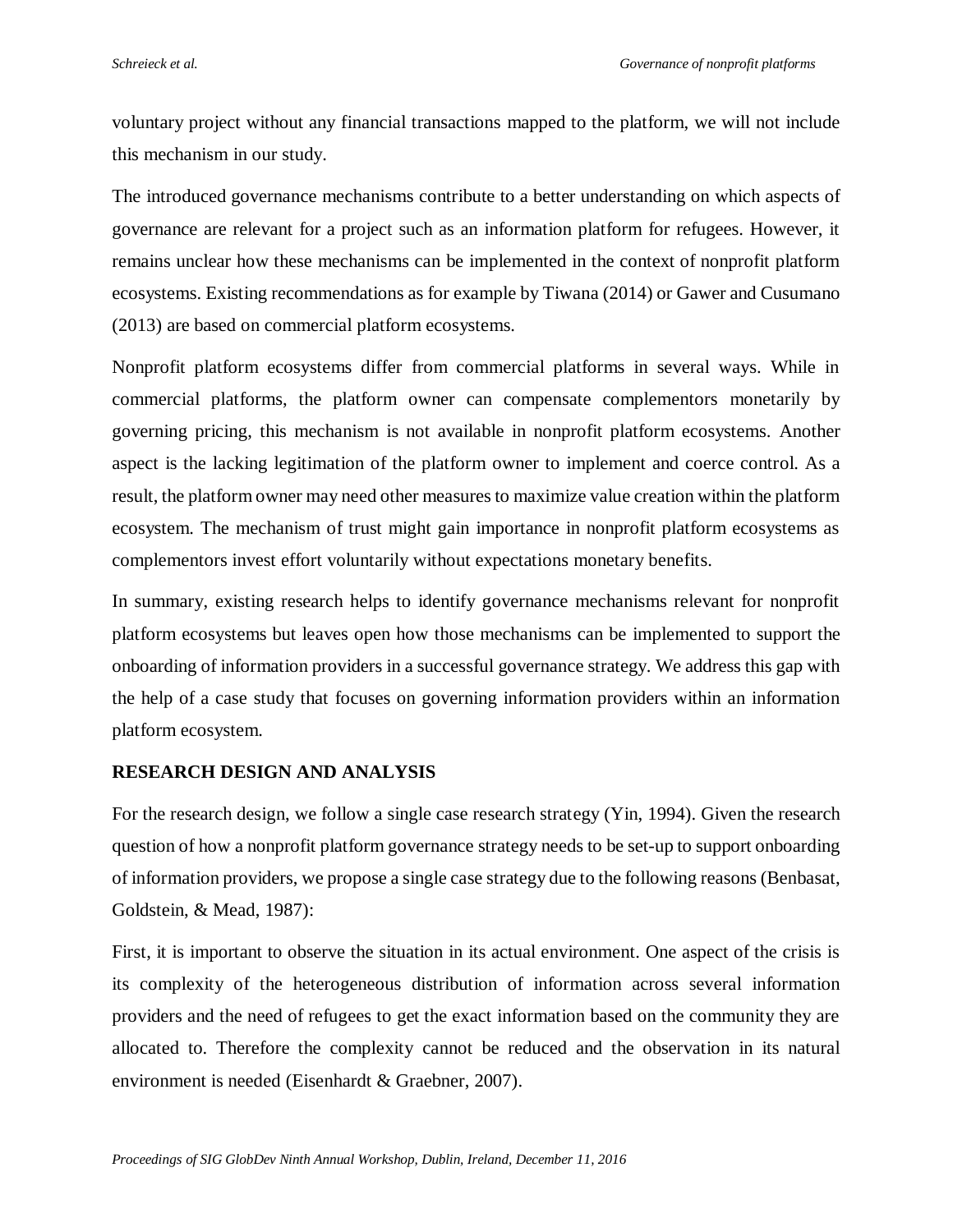Second, the study focuses on contemporary events. While it is true, that the mere appearance of refugees is not a unique contemporary event, the sheer amount of refugees escaping from their home countries to Europe is. Therefore it can be clearly stated, that the extent of the refugees is a recent and unusual phenomenon (Yin, 1994).

The data for the case was gathered by interviews on the information provider side, through user experience experiments<sup>3</sup> on the refugee side and observations during the deployment of the platform. The complexity aspects on the side of the information provider were considered by asking open questions addressing the needs of the respondents. On the other hand, project observations considered real environmental conditions like the displayed screen and possible changes in the platforms underlying governance mechanisms. We followed the principles of flexibility, nondirection, specificity and range (Flick, 2009) in order to maximize the value of the received information. Furthermore, we paid attention to neutrality and a nonjudgmental form of listening (Patton, 1990; Walsham, 1995). The user experience tests include feedback from refugees on the INTEGREAT app before and after a major usability rework. As a result, we created a narrative case description of a nonprofit platform for refugees.

# **INTEGREAT – AN INFORMATION PLATFORM FOR REFUGEES<sup>4</sup>**

In this section, we first describe the initial problem that motivated researchers and practitioners to contribute to the project. We then provide an overview of the project and finally describe the case of the project INTEGREAT, which provides refugees with the information they need.

## **Information Deficit of Refugees as Central Challenge**

The information deficit is a direct result of the complex information ecosystem that refugees face. As illustrated in [Figure 1,](#page-7-0) refugees are dependent on information related to various topics that can be exemplarily clustered as information on first steps, points of contact, language, health care, education and work, family and daily life. Vis-à-vis these information needs, a large number of different information sources is available. Those sources can vary from the hosting municipality,

 $\overline{a}$ 

 $3\,$  65 test persons performed the evaluation, from which 49 were male and 16 female. All test persons could be grouped into one of the considered focus groups: 31 test persons with an Arabic background (47%), 14 test persons with an African background (23%), 20 test persons with a Western background (30%).

<sup>4</sup> www.integreat-app.de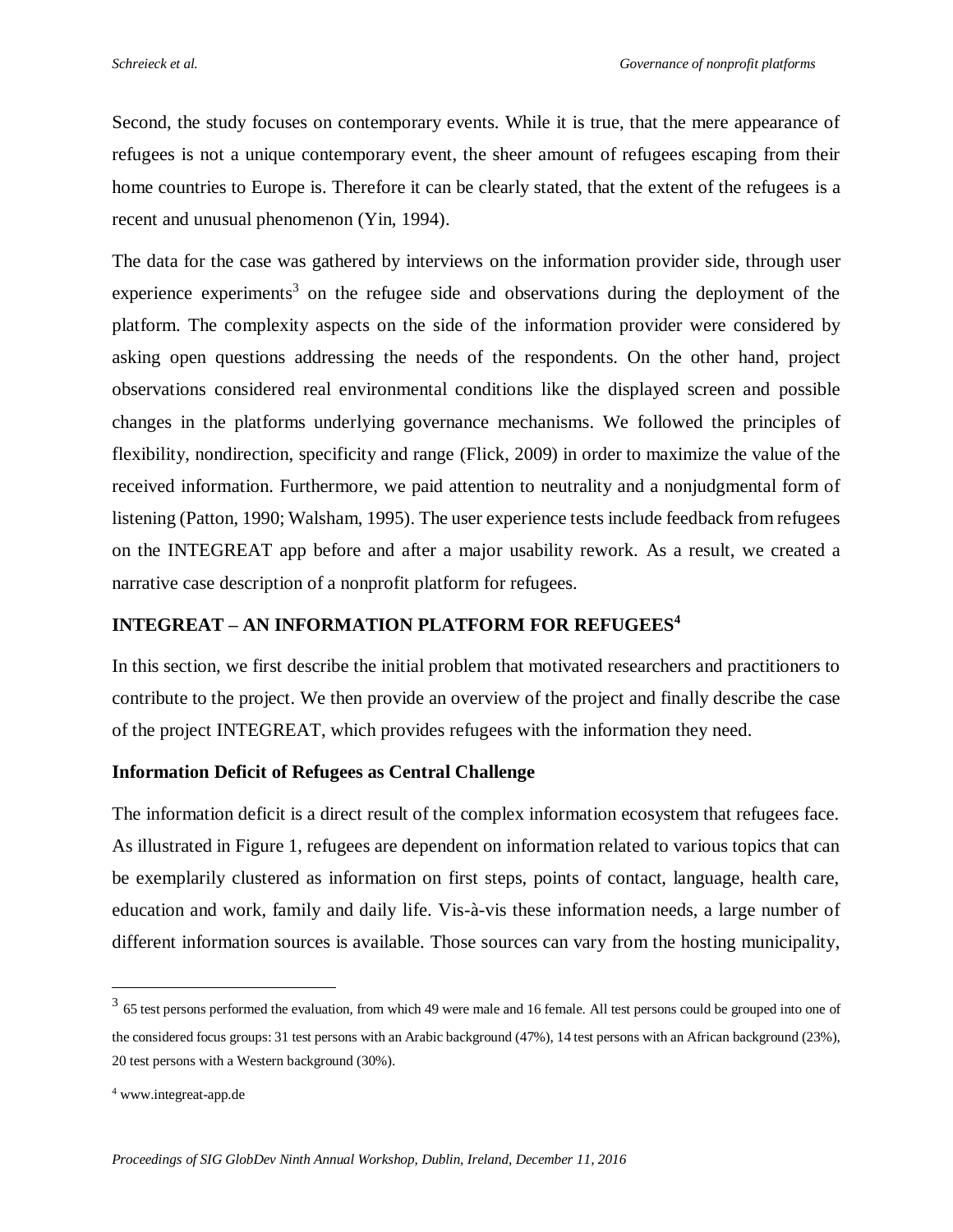$\overline{a}$ 

which supports refugees in their first steps in the asylum process, to local initiatives providing clothes and Wi-Fi to large NGOs, often collaborating with governmental institutions to offer language courses and health care. On top of the high heterogeneity in the information sources, the information is dynamic and in some cases quickly outdated. Additionally, local points of contact may add new offers, adjust existing information or update the asylum process according to legislative changes. Finally, refugees get relocated at least once after they have arrived in an initial reception facility, making parts of the information invalid.



**Figure 1: Heterogeneous Information Ecosystem for Refugees.<sup>5</sup>**

<span id="page-7-0"></span>Given the heterogeneity of information sources and the short half-life of information validity, a loose portfolio of brochures and flyers may not be the best way to aggregate information for refugees. Consequently, in 2015, several digital solutions have been developed to tackle the challenge of providing adequate information for refugees. However, existing approaches are not sufficient to overcome the refugees' information deficit. They provide only general information, which is helpful but limited as the lion's share of relevant information is location-specific. Local solutions are on the other hand more suitable but are only available in few municipalities. In response to this, the project INTEGREAT comprises a solution that addresses both: general and location-specific information in a scalable system that can be used by as many municipalities as

<sup>5</sup> The categories of information needs and the information providers are shown exemplarily from a pilot project of the INTEGRAT platform in the municipality of Augsburg.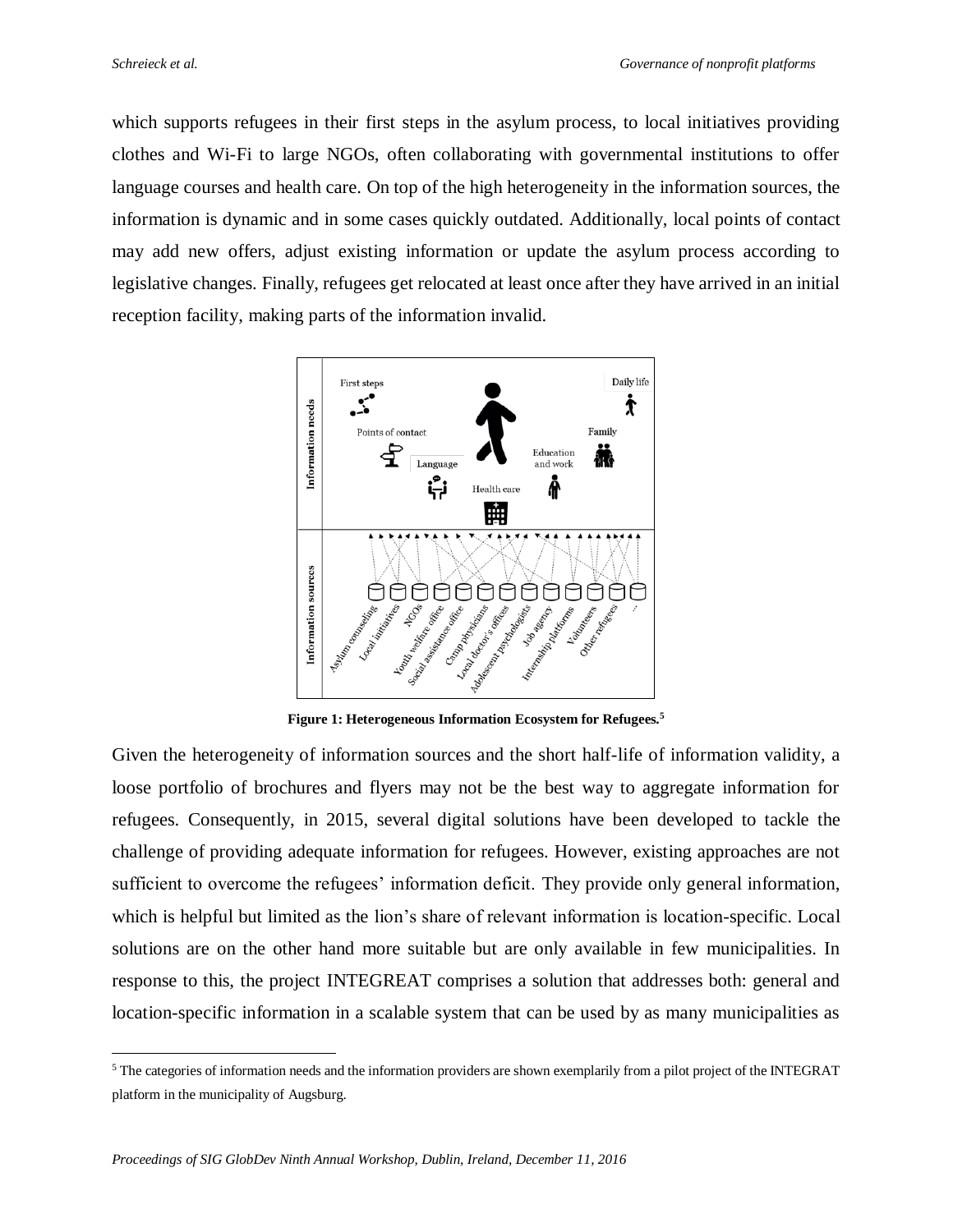are willing to participate. Therefore, it is crucial to establish a sustainable onboarding process, capable of bringing information provider and refugees to the platform.

## **Project Description**

INTEGREAT is a mobile application that provides relevant information for refugees via a smartphone application [\(Figure 2\)](#page-8-0). Users choose the municipality according to their location. The application supports different languages, like English, French, German and languages of the refugees' major countries of origin, which are Arabic and Farsi. The mobile application was developed for Android, as the majority of refugees use smartphones with this operating system.



<span id="page-8-0"></span>**Figure 2: Main screens of the INTEGREAT app: location selection, language selection, category selection and detailed view.**

The counterpart of the mobile application is a content management system (CMS) based on WordPress and is used by information providers to input the information that is subsequently displayed in the application. WordPress was chosen as it is the most successful free tool for websites and is therefore very likely to be developed and maintained in the future. Furthermore, WordPress enables the collaborative work on the information content, representing a computersupported collaborative work (CSCW) system (Schwabe & Krcmar, 1996). As it can be flexibly enhanced with various plugins, ideas of information providers to improve the system can be considered.

A municipality that wants to use the system is granted access to a dedicated instance of the CMS. The instance is prefilled with general information that is common for all municipalities such as information on the asylum process. Users from the municipality can then decide to edit the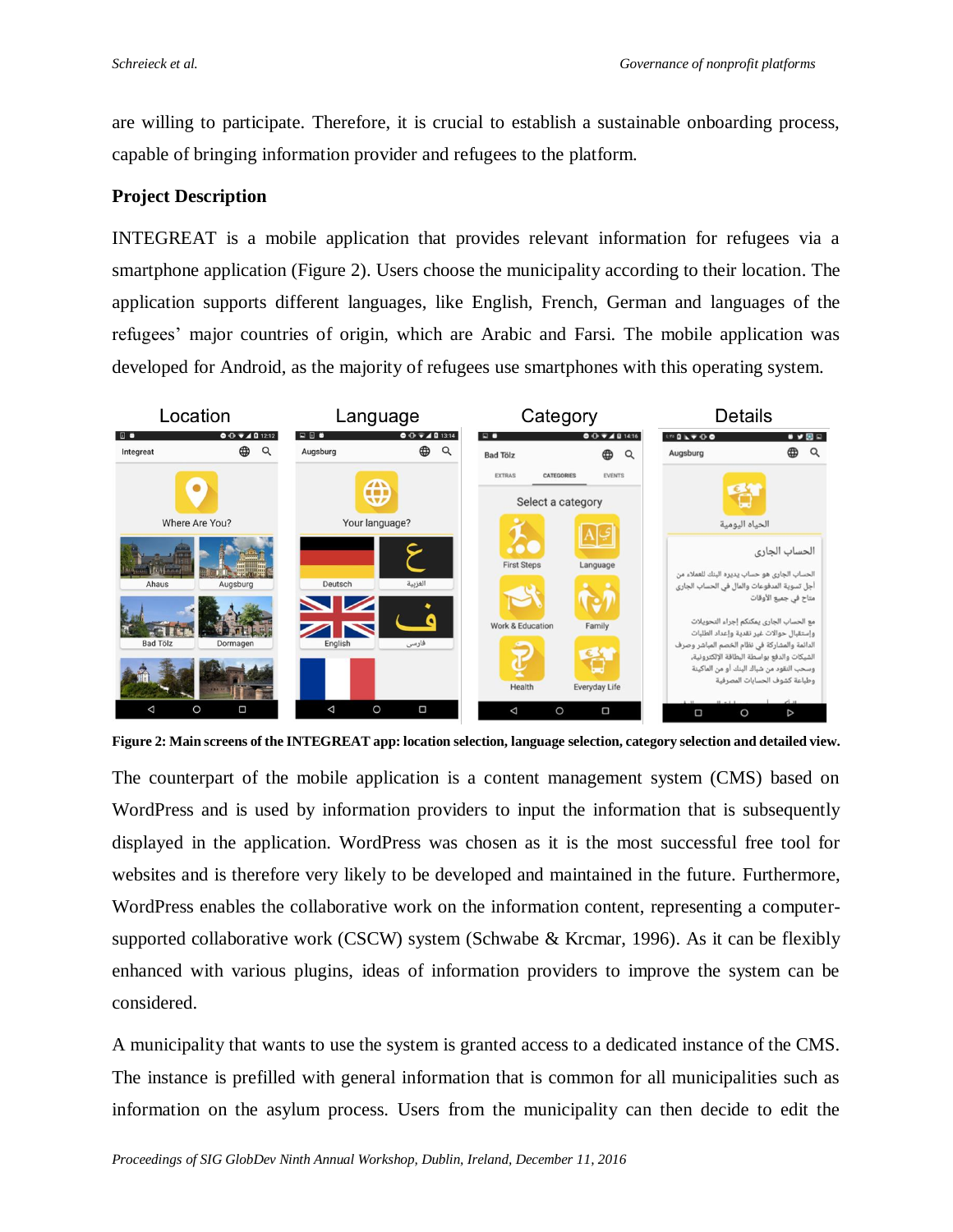provided information and start to add specific information for their municipality. In summary, the project INTEGREAT provides a modular service architecture as a stable core that forms the basis of the information platform (Böhmann & Krcmar, 2006) [\(Figure 3\)](#page-9-0).



**Figure 3: System architecture.**

<span id="page-9-0"></span>Due to the setup of the project as a platform, different information providers, and stakeholders interact with the project team and the system. These groups need to be considered when developing a governance strategy. Besides the core team and developers, municipalities, NGOs, local initiatives, and volunteers are the main information providers (see [Figure 1\)](#page-7-0).

## **Evolution of Platform Governance**

The project started in October 2015, when the basic functionalities of INTEGREAT were implemented for the first municipality. After the start of INTEGREAT, many municipalities, and associated information providers were interested in the platform. INTEGREAT developed actions suited to govern the heterogeneous information providers to build a community of information providers. Across all governance mechanisms, actions were taken to support the integration of new municipalities in the ecosystem. The approach was inspired by existing research on community engineering such as the Community Platform Engineering Process (CoPEP) that has been applied in a platform ecosystem focused on cancer patients (Arnold, Leimeister, & Krcmar, 2003).

The governance structure had to be decentralized in order to incentivize volunteers and to cope with the decentralized information structure. New municipalities were given direct access to the system and the possibility to enter and structure information in their preferred way. Similarly, for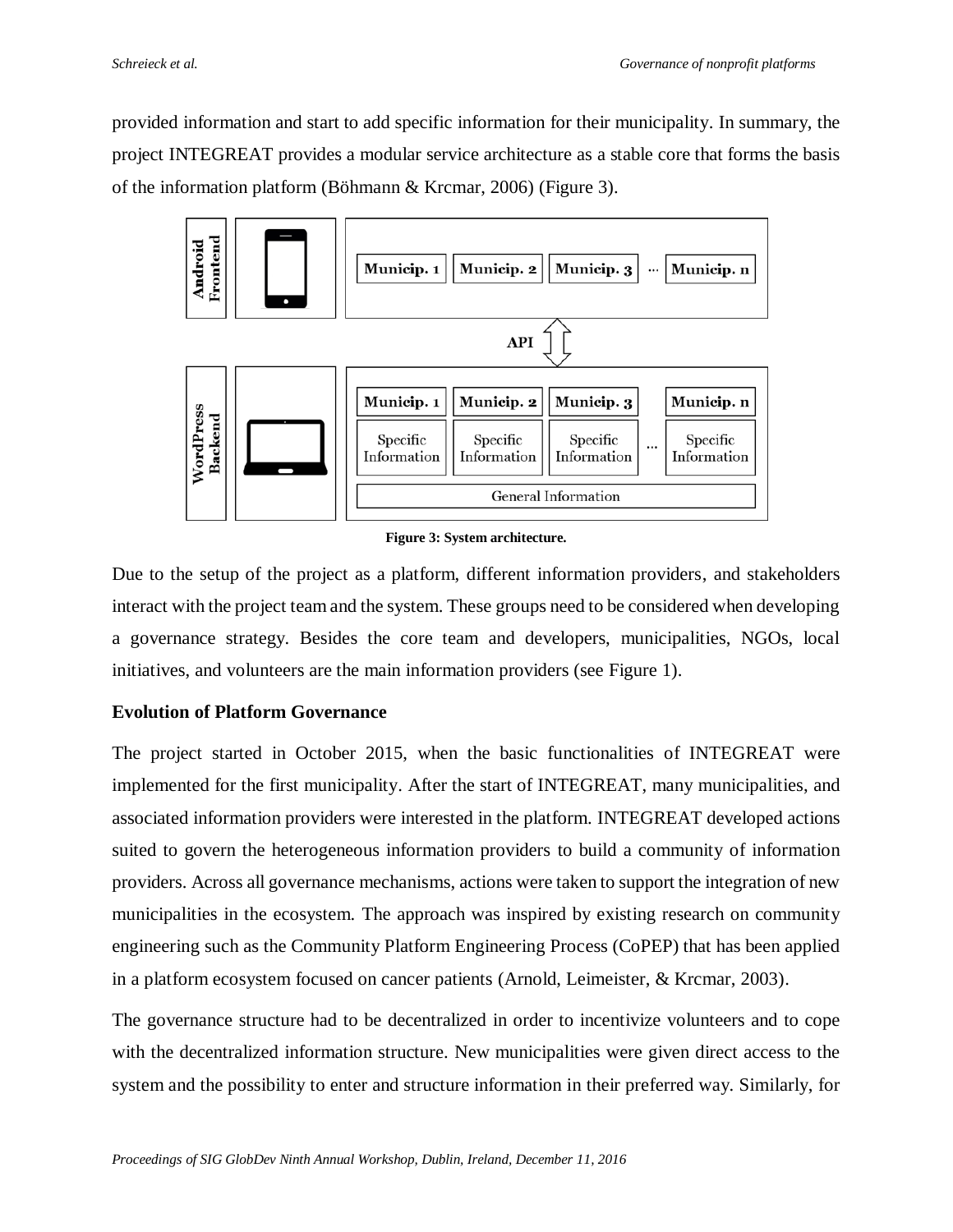the mechanism accessibility  $&$  control, restrictions were minimized. Furthermore, the CMS was made as intuitive as possible, by reducing barriers for new members. To strengthen trust in the project and its sustainability, INTEGREAT partnered with an established initiative engaged in work with refugees and collaborated with a university. INTEGREAT distributed boundary resources via an individual counseling of information providers who wanted to use the platform. The evaluation of new municipalities on the platform showed that the governance strategy was efficient regarding the onboarding of information providers. In the first two months six respectively nine municipalities requested to roll out the system in their area and initiated the collection of information [\(Figure 4\)](#page-10-0). However, the analysis of activity data on the CMS showed that after the first two months the activity level of information providers declined [\(Figure 5\)](#page-10-1). Some municipalities lost their interest shortly after onboarding and others gathered most of the relevant information but did not manage to finalize it. Furthermore, a quality check of the information on the platform revealed an overflow of unstructured information in some topics, while others were not covered. As this unstructured information was, for some municipalities, visible in the application, this posed a threat to the project's reputation.



<span id="page-10-1"></span><span id="page-10-0"></span>Overall the initial governance strategy is summarized in Table 1 and resulted in onboarding of municipalities that had not been sustainable for all municipalities. Therefore, INTEGREAT adopted a governance strategy with a stronger focus on sustainability. According to INTEGREAT, the plan was to enable continued onboarding, while ensuring that the municipalities would not lose interest soon. Although the pilot municipality successfully introduced the platform, not all of the municipalities that started using the platform finished the introduction process of the INTEGREAT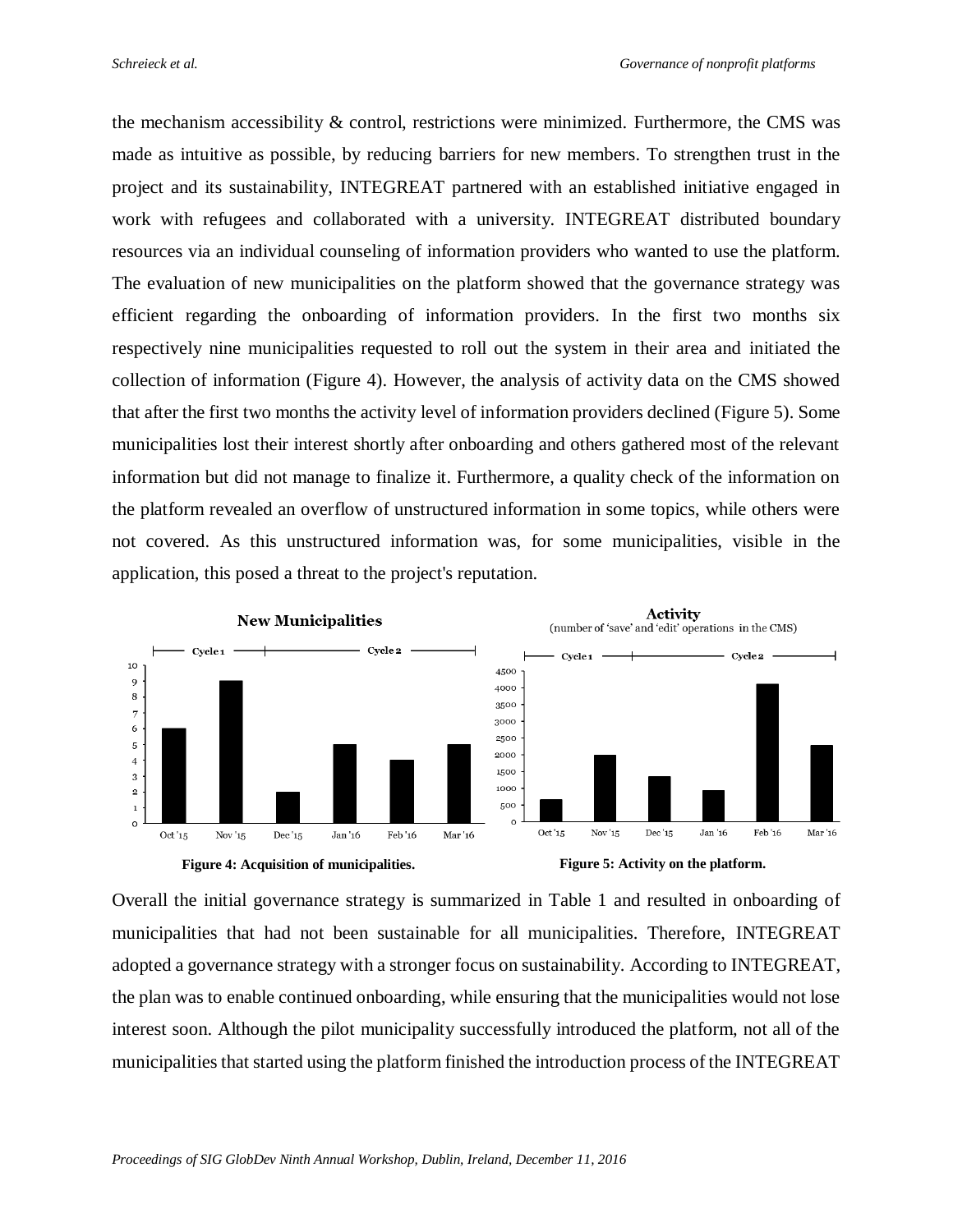application. Those, who finished the process, had included a high degree of unstructured information that could lead to an information overflow for the user.

| <b>Initial onboarding</b>    |                                                                                                                        |                                                                                                                                           |  |
|------------------------------|------------------------------------------------------------------------------------------------------------------------|-------------------------------------------------------------------------------------------------------------------------------------------|--|
| <b>Mechanisms</b>            | <b>Description</b>                                                                                                     | <b>Measures</b>                                                                                                                           |  |
| Governance<br>structure      | Decentralized governance in order to<br>incentivize volunteers and to cope for<br>decentralized information structure. | • Direct access for content providers to the CMS<br>• Decisions on information and information structure made by<br>information providers |  |
| Accessibility &<br>control   | Open platform with free access for<br>information providers.                                                           | $\bullet$ Intuitive CMS<br>• No dedicated quality control of information                                                                  |  |
| <b>Trust</b>                 | Build trust in sustainability of the<br>project.                                                                       | • Partnering with established initiative<br>Official support of the project by universities<br>٠                                          |  |
| <b>Boundary</b><br>resources | Resources distributed by team members<br>on an individual basis.                                                       | • Individual counseling for information providers                                                                                         |  |

|  |  |  |  | Table 1: Governance strategy for the initial onboarding. |
|--|--|--|--|----------------------------------------------------------|
|--|--|--|--|----------------------------------------------------------|

For INTEGREAT, it became clear, that the main challenges were to identify governance actions that increase the number of information providers' while improving the quality of the provided content and at the same time increasing the providers' engagement and trust. This could be reached by opening the platform to attract new information providers, establishing more control to increase the content quality and to boost overall trust and engagement levels. The underlying tradeoff between the openness of platform ecosystems and control of complementors is a known issue in research on commercial platform ecosystems (e.g. Benlian et al., 2015; Boudreau, 2010). Therefore, the balancing act between an open platform, resulting in less control and possibly lower quality of information and more control, resulting in a less open platform with more control over the quality needs to be established (Hein et al., 2016; Schreieck et al., 2016). In order to achieve this objective, INTEGREAT adapted their governance mechanisms towards the new governance strategy (Table 2).

| Table 2: Governance strategy for sustainable onboarding. |  |
|----------------------------------------------------------|--|
|----------------------------------------------------------|--|

| <b>Sustainable onboarding</b> |                                                       |                                                                                                                                         |  |
|-------------------------------|-------------------------------------------------------|-----------------------------------------------------------------------------------------------------------------------------------------|--|
| <b>Mechanisms</b>             | <b>Description</b>                                    | <b>Measures</b>                                                                                                                         |  |
| Governance<br>structure       | Elements of a more centralized<br>governance.         | • "Corporate identity" but possibility of local stand-alone<br>application<br>• 6+2 structure of content with general content prefilled |  |
| Accessibility &<br>control    | Introduction of pragmatic input control.              | • Structured onboarding process for content providers<br>• Quality check for information                                                |  |
| <b>Trust</b>                  | Strengthen trust in sustainability of the<br>project. | • Foundation of a nonprofit association<br>• Open sourcing of code and content                                                          |  |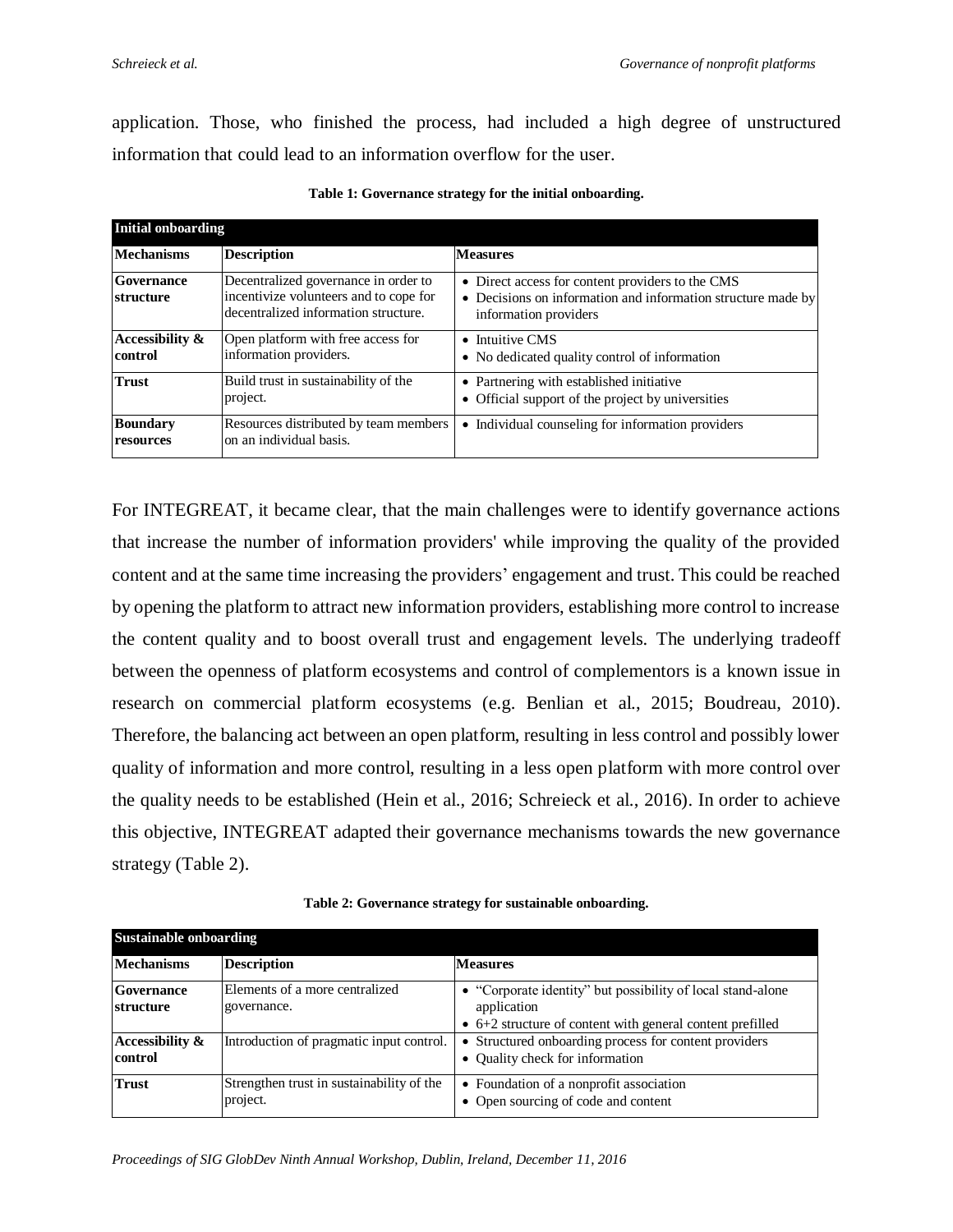#### *Improve content quality*

For the governance structure, INTEGREAT shifted the mechanism towards centralization, in order to improve the quality of the content. More precisely, a standardized structure for the content was introduced, providing municipalities with the necessary guidance. The so-called 6+2 concept consists of six predefined chapters of information and two that can be defined by the municipalities individually. This structure should not only make the information better searchable, INTEGREAT also aimed to increase the "brand recognition" of the application. Another mechanism to increase the content quality was implementing intangible boundary resources to support municipalities in compiling relevant information on the platform in a structured way. For example, a dedicated community manager that consults the responsible contact person on how to manage the local community of information providers, as well as the exchange of information and best practices among municipalities as a communication tool was introduced by INTEGREAT. Both measures improve the meta-knowledge of the involved information providers, i.e. the knowledge of 'who knows what' and 'who knows whom' (Leonardi, 2014). As tangible boundary resource, translation support was provided by making automated translation accessible in the CMS and by cooperating with a professional translation firm.

#### *Open the platform*

INTEGREAT introduced the possibility to market the application as a stand-alone information application by municipalities to balance the more centralized governance structure and to increase the openness in return. While the application adhered to the "corporate identity" of INTEGREAT, the commitment of the municipality became more visible, rewarding involved people with recognition, increasing their motivation. The governance mechanism accessibility & control was shifted towards a more structured onboarding process and a pragmatic input control. With this, INTEGREAT could, on the one hand, increase the quality by articulating exceptions at the very beginning and on the other hand opening the platform by lowering input controls. In detail, the structured onboarding process helped municipalities to better understand the scope of the project and to estimate the resources they need to invest.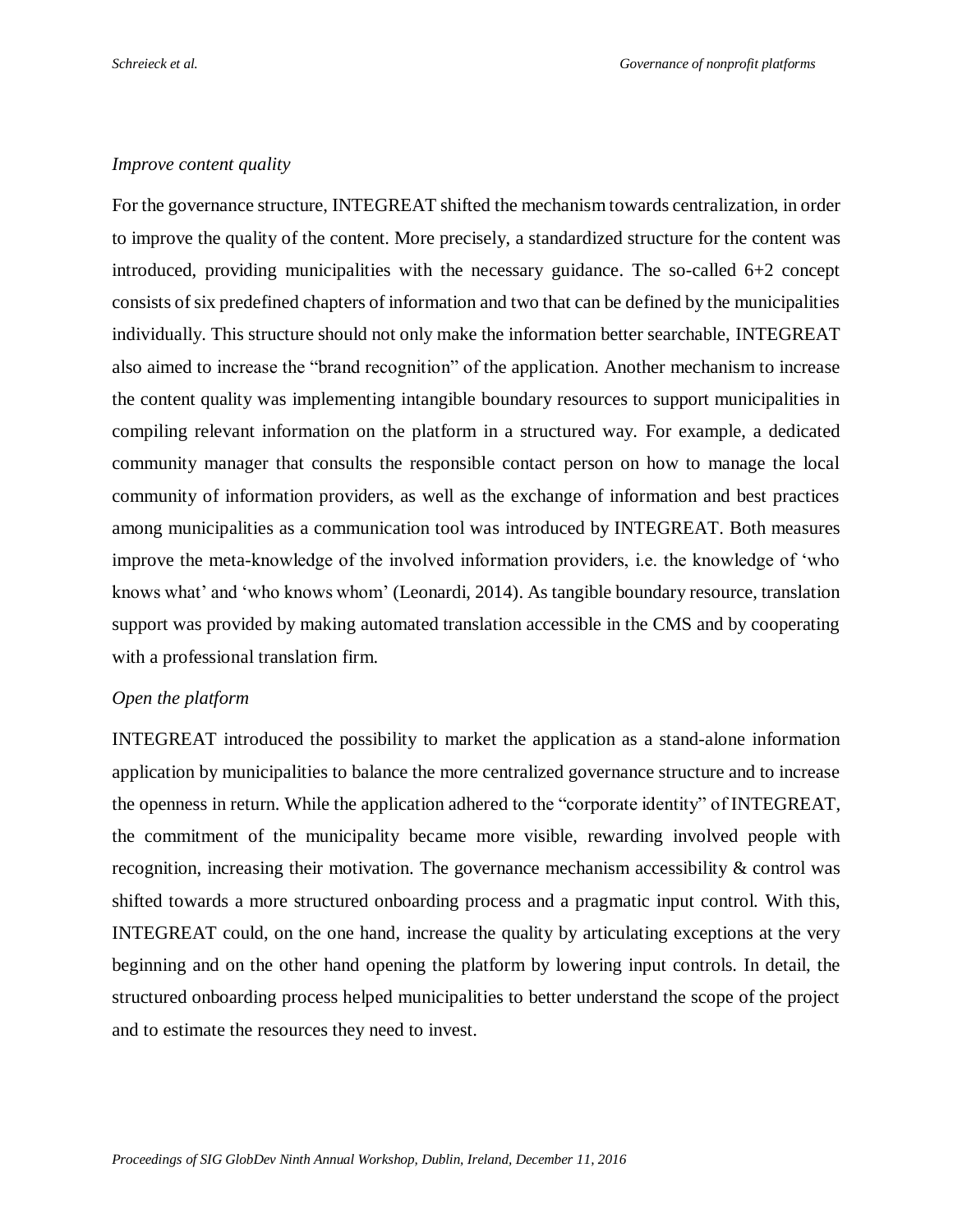## *Strengthen trust*

To increase user engagement and to foster trust, INTEGREAT assigned input control to one person per municipality. In this way, input control was decentralized yet formalized. While this decentralized control lowers the platforms overall control, it addressed the problem of missing perceived legitimation of the platform owner to implement control. The result was an increased user engagement and strengthened trust due to the gain of legitimation. Another trust increasing action was the foundation of a nonprofit association with the aim of boosting confidence in the project. Furthermore, an open sourcing of the INTEGREAT project's source code along with the content of the platform contributed to the project's credibility.

After the implementation of the new "sustainable" governance strategy, the activity on the platform increased significantly while at the same time, new municipalities continued to onboard [\(Figure 4](#page-10-0) and [Figure 5\)](#page-10-1). The values in December 2015 and January 2016 are affected by the Christmas break but February 2016 and March 2016 show a substantial increase in activity. Furthermore, the information provided on the platform was more detailed and structured for the new municipalities compared to the first governance set-up. Therefore, the "sustainable onboarding" governance strategy was a successful enhancement of the initial "onboarding" governance strategy. Based on discussions with contact persons in the municipalities, the balance of more guidance and a stronger trust in the societal impact of the project were the key to an effective governance strategy.

## **DISCUSSION**

In this case study, the development of a governance strategy for the onboarding of information providers on a nonprofit platform ecosystem has been described. By applying elements of a centralized governance, by introducing pragmatic input control, and by strengthening the trust in the sustainability of the project, onboarding was improved (Table 3).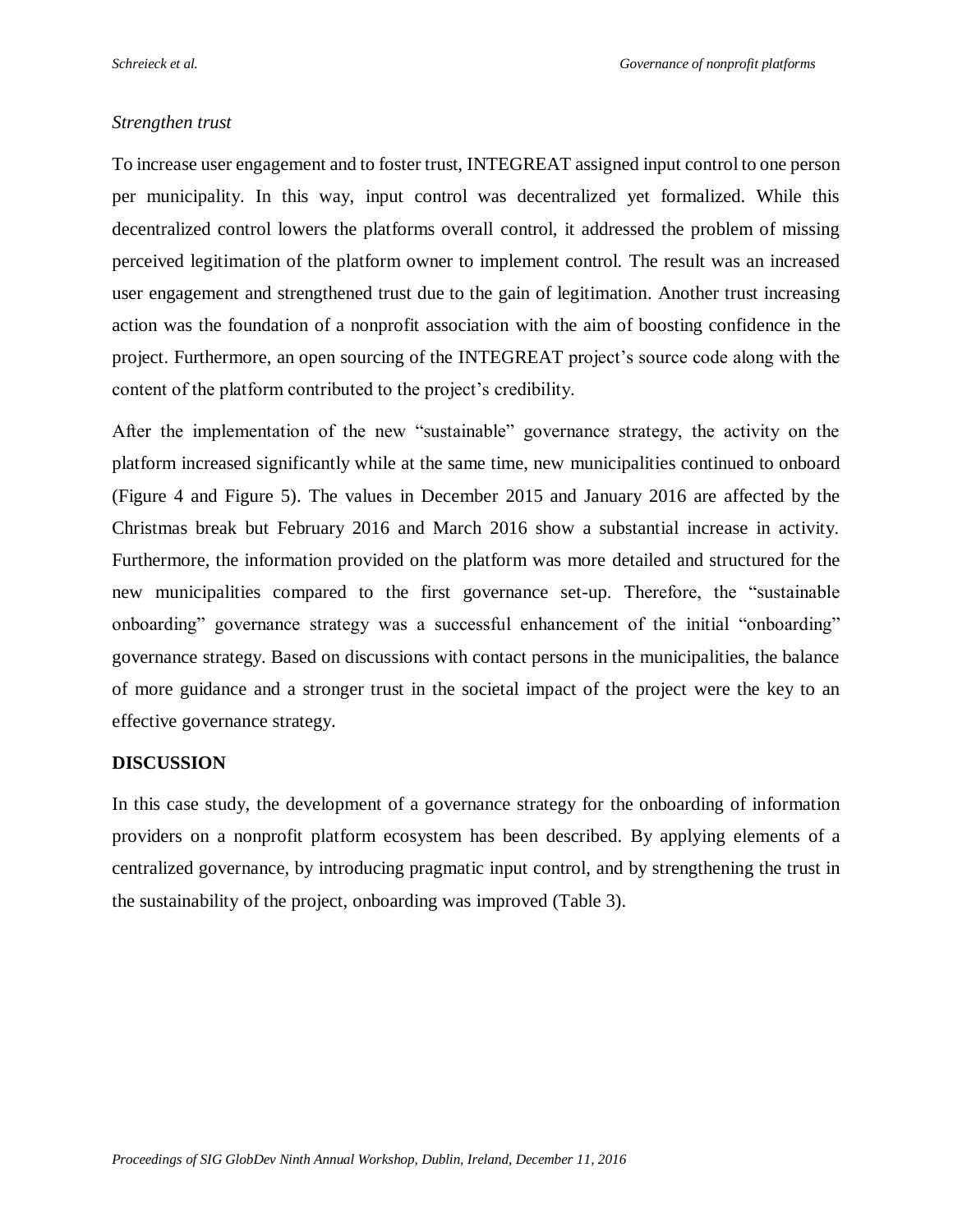| <b>Governance strategy for onboarding</b> |            |                                                                                              |                                                                                                                                                       |                                                                                                                                                                      |
|-------------------------------------------|------------|----------------------------------------------------------------------------------------------|-------------------------------------------------------------------------------------------------------------------------------------------------------|----------------------------------------------------------------------------------------------------------------------------------------------------------------------|
| <b>Mechanisms</b>                         |            | <b>Description</b>                                                                           | <b>Measures</b>                                                                                                                                       | <b>Illustrating evidence</b>                                                                                                                                         |
| Governance<br>structure                   | From       | From a decentralized<br>governance with<br>unstructured accumulation<br>of information       | • Direct access for content providers<br>to the CMS<br>• Decisions on information and<br>information structure made by<br>information providers       | <b>Information Provider:</b><br>"Centralized provided data helped us<br>to get consistency, remove redundancy<br>and structure information".<br>Observations:        |
|                                           | СO         | to a more centralized<br>governance with a clear<br>structure but less entrance<br>barriers. | • "Corporate identity" but<br>possibility of local stand-alone<br>application<br>$\bullet$ 6+2 structure of content with<br>general content prefilled | • Providing direct access reduced<br>entrance barriers.<br>• Predefined structure of the<br>information made it easier to both<br>enter and find information         |
| <b>Accessibility</b><br>& control         | From       | From an initial open<br>platform with free access for<br>information providers               | • Intuitive CMS<br>• No dedicated quality control of<br>information                                                                                   | <b>Information Provider:</b><br>"I like the intuitive and easy way to use<br>the interface".<br>Observations:                                                        |
|                                           | $\Gamma$   | to an intuitive CMS with<br>pragmatic input controls.                                        | • Structured onboarding process for<br>content providers<br>Quality check for information<br>$\bullet$                                                | • The community manager helped to<br>monitor the quality of information.                                                                                             |
| <b>Trust</b>                              | From       | From building initial trust in<br>the project                                                | • Partnering with established<br>initiative<br>• Official support of the project by<br>universities                                                   | <b>Information Provider:</b><br>"The ongoing partnership with<br>institutions was crucial for the<br>credibility of the project"                                     |
|                                           | $\Gamma$   | to strengthening trust,<br>increasing transparency and<br>credibility.                       | • Foundation of a nonprofit<br>association<br>• Open sourcing of code and content                                                                     | Observations:<br>• After the foundation of a nonprofit<br>organization, some municipalities<br>and information providers offered<br>financial support to the project |
| <b>Boundary</b><br>resources              | $\Gamma$ o | Overcome lack of IT skills<br>by ease-of-use interface and<br>individual counseling.         | • Individual counseling for<br>information providers<br>• Ease-of-use interfaces                                                                      | <b>Information Provider:</b><br>"Despite the fact, that I never worked<br>with a CMS, I found the interface<br>intuitive and easy to use".                           |

| Table 3: Development of the platform governance onboarding strategy of INTEGREAT. |  |  |
|-----------------------------------------------------------------------------------|--|--|
|                                                                                   |  |  |

In the course of the study, it became clear that the initially decentralized governance structure was not sustainable as it led to an unstructured accumulation of information on the platform harming the project's reputation. Consequently, a more centralized governance strategy became necessary – which in turn may negatively affect the complementors' motivation as they lose decision rights. In commercial platform ecosystems, the platform owner can compensate complementors for centralized governance by sharing revenues. In some cases, centralization can be enforced due to the dominant market position of the platform owner (see Eaton, 2012 for the case of Apple). In nonprofit platform ecosystems, revenue sharing is not available. Instead, centralizing governance builds on establishing a relationship, fosters co-creation and openness (Loudon & Rivett, 2014). In the INTEGREAT project, municipalities that participate were supported in hosting a press event and had the opportunity to be an associated partner of the project. Therefore, both a centralized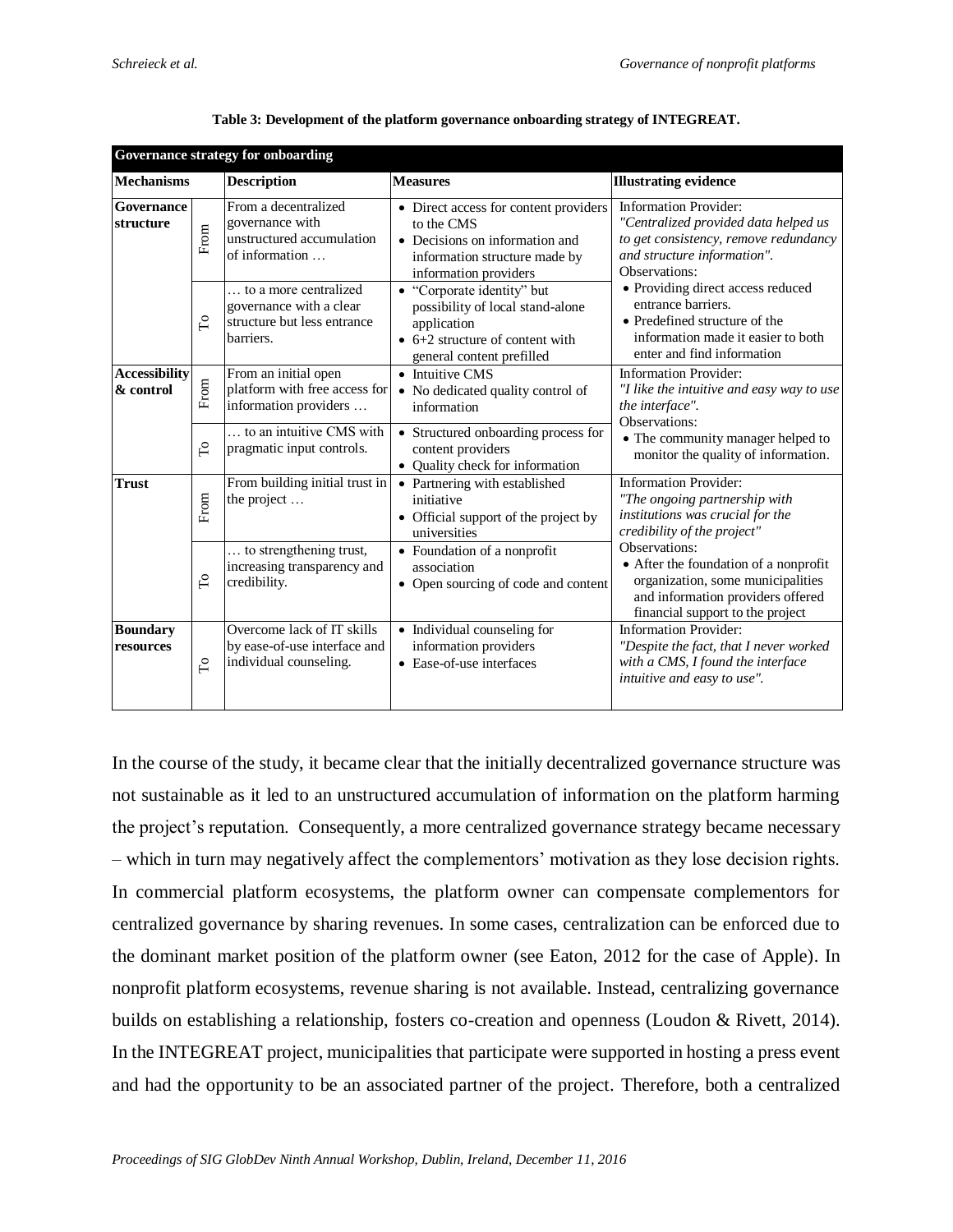governance strategy and the establishment of trust can accelerate a sustainable onboarding for nonprofit platforms.

There is also evidence that input control is necessary to ensure the quality of information. Furthermore, contributors to nonprofit projects often have a specific idea of how they want to contribute and do not want to adhere to control processes. Consequently, control has to be implemented in an enabling style and not in a coercive style (see also Adler & Borys, 1996; Heumann, Wiener, Remus, & Mähring, 2014). In particular, informal control mechanisms such as self and clan control may be more effective than formal control mechanisms. Clan control can be strengthened by establishing a community with shared norms and values (Goldbach & Benlian, 2015b). In the project INTEGREAT, control processes were assigned to experienced information providers within the local communities of information providers. Due to their expertise, they were perceived legitimated to apply control by the other information providers.

The mechanism trust gains importance in nonprofit platform ecosystems compared to commercial platform ecosystems. In the latter, the interplay of trust and power affects the relationship of platform owner, complementors, and end-users (Hurni & Huber, 2014; Lang, Wiesche, & Krcmar, 2016 ). The complementor has to trust in the reliability of the platform and in the platform owner's intention to continue the platform (Goldbach & Benlian, 2015a). In nonprofit platform ecosystems, this trust in the platform is enhanced by trust in the community of complementors (Cheng, Nolan, & Macaulay, 2013) and their shared norms and values (Tiwana, 2014). Therefore, establishing trust between platform owner and complementors as well as among complementors is vital to ensure a sustainable onboarding for nonprofit platform ecosystems.

Finally, boundary resources had to be implemented in a different way as in commercial platform ecosystems. In commercial platform ecosystems, standardized boundary resources such as documentation, tutorials, and APIs facilitate the onboarding of a large number of complementors. While documentation and easy-to-use interfaces are also helpful in nonprofit platform ecosystems, the implementation of boundary resources also needs to support the community building. Labeled as "indoctrination" by De Laat (2007) measures such as nominating local community managers or holding conferences to connect information providers are boundary resources that enhance the community. In summary, boundary resources need to be better adapted to the individual complementor and the surrounding community.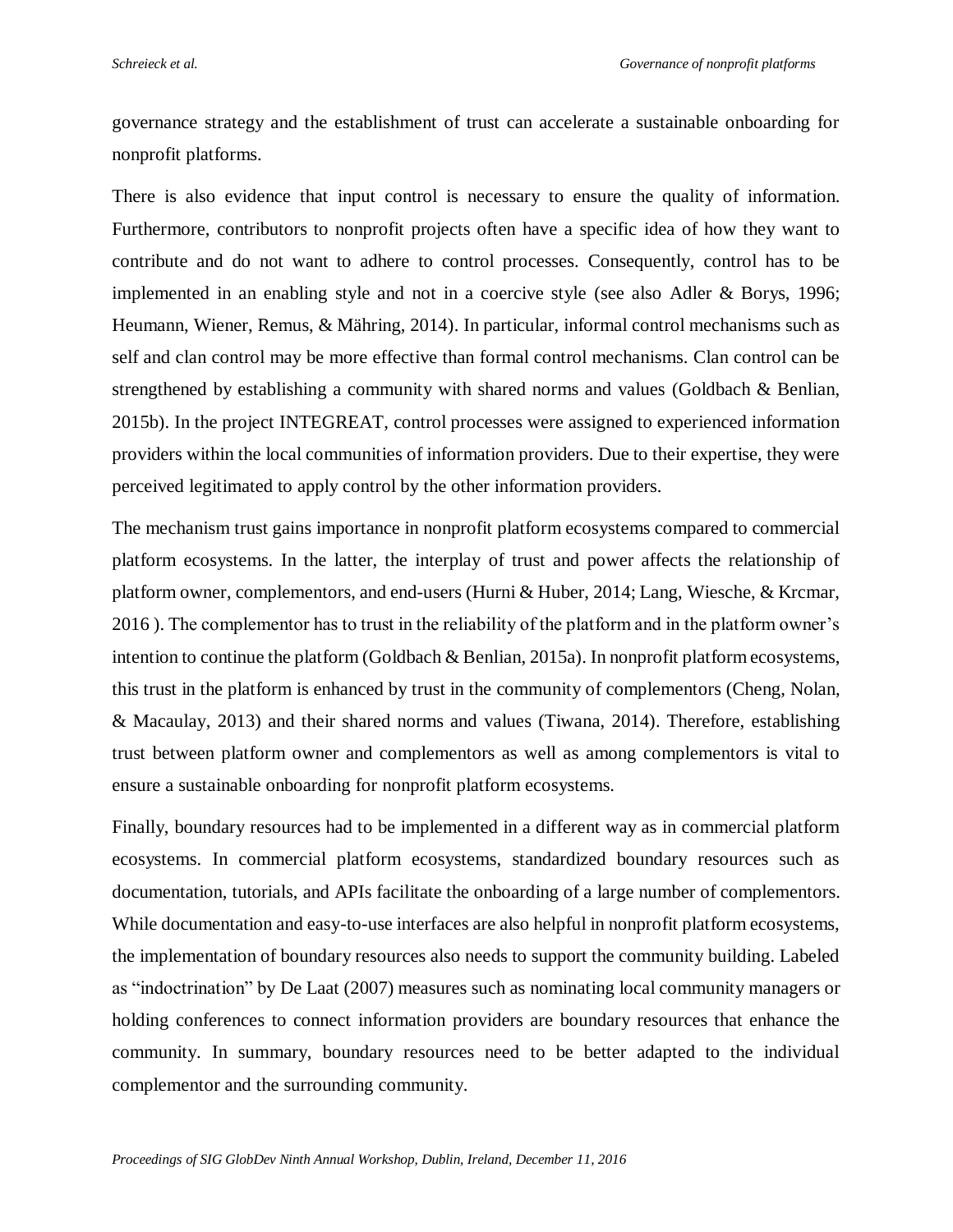Table 3 shows the summarized "sustainable" governance strategy. As a result of their implementation, the activity on the platform rose while at the same time, new municipalities joined the platform (see [Figure 4](#page-10-0) and [Figure 5\)](#page-10-1). Another sign of quality is the increased quality of the information provided, as it was more detailed and structured for the new municipalities compared to the initial strategy. Overall we can demonstrate that the above-mentioned characteristics of governance mechanisms can contribute towards a sustainable onboarding strategy for nonprofit platforms. Scant literature exists on platform governance to manage co-creation of value in nonprofit contexts. In our study, we contribute to the field of nonprofit platform ecosystems, by showing that governance mechanisms are based on the same underlying aspects as for commercial platforms [\(Table 4](#page-16-0)). One important distinctive feature is the implementation of those mechanisms. The goal of the platform owner is not to capture as much value as possible but to maximize societal impact via co-creation of value. As an information provider mentioned, *"platforms for refugees can never work based on market power, or commercialization, as content quality decreases due to entrance barriers caused by costs"*.

<span id="page-16-0"></span>

| <b>Mechanisms</b>                   | <b>Commercial platform ecosystems</b>                                              | Nonprofit platform ecosystems                                                                                       |
|-------------------------------------|------------------------------------------------------------------------------------|---------------------------------------------------------------------------------------------------------------------|
| Governance<br>structure             | • Balance centralization against shared revenues                                   | • Balance centralization against chartering and<br>representation                                                   |
| Accessibility &<br>control          | • Centralized, formal control<br>• Legitimation by ownership and market power      | • Decentralized, informal control (i.e. clan control)<br>• Legitimation by expertise                                |
| <b>Trust</b>                        | • Trust in platform technology and owner<br>• Focus on reliability and continuance | • Trust in platform technology and owner<br>• Trust in complementor community<br>• Focus on shared norms and values |
| <b>Boundary</b><br><b>resources</b> | • Standardized boundary resources<br>• Focus on documentation and tools            | • Individual boundary resources<br>• Focus on community management                                                  |

**Table 4: Platform governance in commercial and nonprofit platform ecosystems**

The INTEGREAT platform provides a small, yet helpful step in easing integration. Scalability and high-quality standards are necessary to efficiently cope with the booming number of refugees rushing into the European countries. Understanding governance mechanisms for nonprofit platforms is a necessary first step to support collaboration between countries, municipalities, volunteers, and refugees. Finally, our study contributes to the literature stream on how information and communication technologies can support nonprofit projects (e.g. Selander & Jarvenpaa, 2016) and in particular the integration of refugees (Andrade & Doolin, 2016).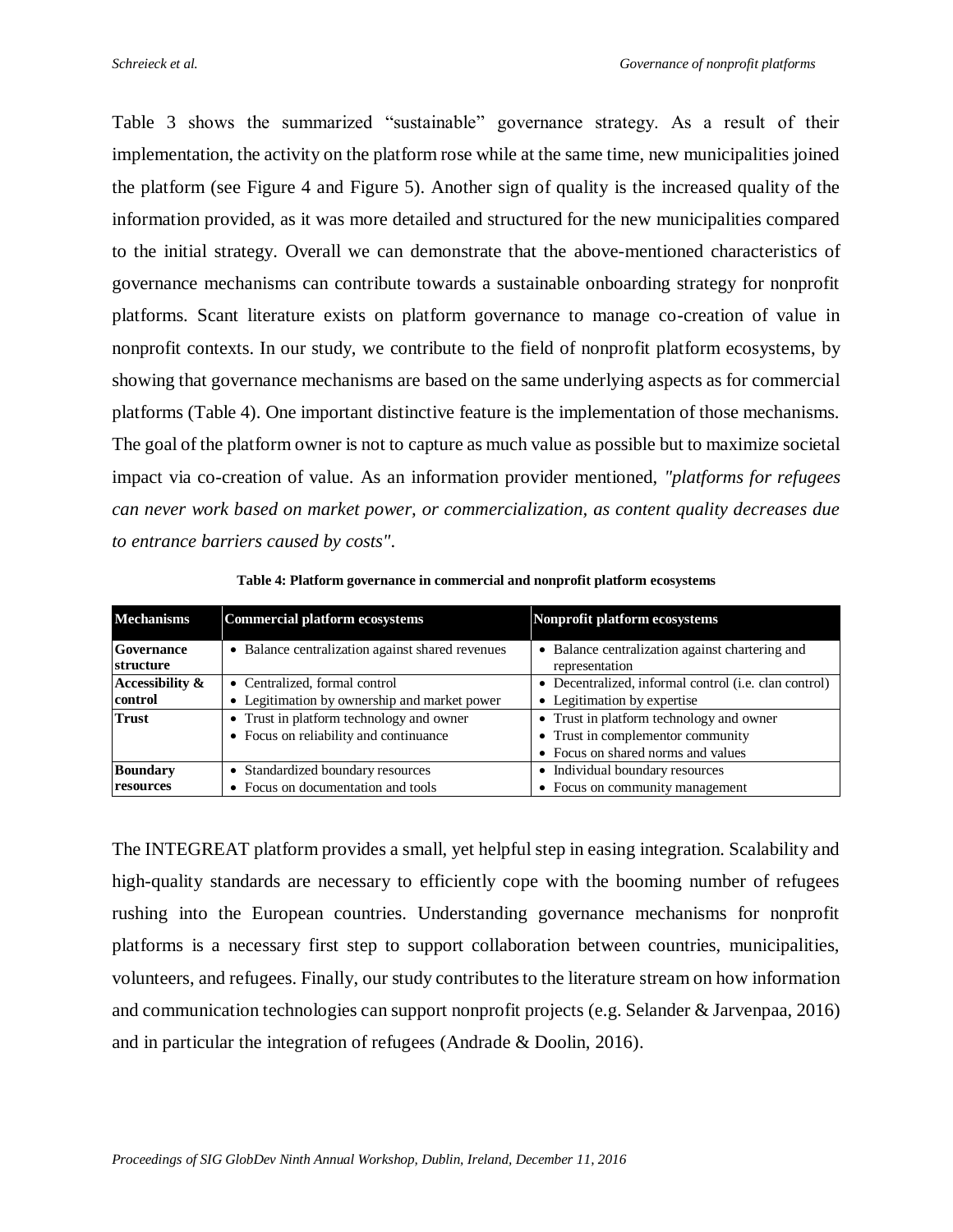There are also contributions to practice and society. INTEGREAT helped to reduce the information deficit on the refugees' side, by establishing sustainable platform onboarding and therefore increasing the number of addressed refugees. By developing a suitable governance strategy, not only the ecosystem of information providers grew, also the number of apps installed increased. Thereby, the information gathered on the platform reached the target group and helped to provide needed information to refugees arriving in Europe. Overall it can be shown that important orientation information needs for refugees (Caidi et al., 2010) can be satisfied with the nonprofit platform solution. Especially the boundaries of cross-cultural communication, which are a major factor of limitation for information sharing (Bajwa, Lewis, Pervan, & Lai, 2014; Caidi et al., 2010), can be addressed by offering multi-language support, customized to the individual needs of refugees in different municipalities. However, the information platform will not be able to replace face-to-face asylum counseling. Furthermore, asylum counseling can be made more efficient as basic information is already provided on the platform. For example, the possibility to update the information directly in the system reduces the effort to inform refugees about relevant changes.

#### **CONCLUSION**

In this study, we derive a governance strategy for a nonprofit platform ecosystem that supports the sustainable onboarding of information providers. A case study within the project INTEGREAT illustrated how an information platform for refugees, combined governance mechanisms to a suitable governance strategy to achieve this target. Thereby it can be illustrated that the application of governance mechanisms in the context of a nonprofit platform ecosystem differs from that in the context of their commercial pendant. It can be shown that the developed onboarding strategy within the nonprofit platform is a targeted solution to tackle the need for a sustainable platform onboarding. The study thereby contributes to co-creation of value theory in the context of nonprofit platform ecosystems.

Our study entails several limitations. First, the scope of the case study is limited, as it concentrates only on an onboarding governance strategy. Even though the project includes a productive information community that is used by several communities it is a relatively small platform ecosystem compared to commercial platform ecosystems. The limited scope of the case study may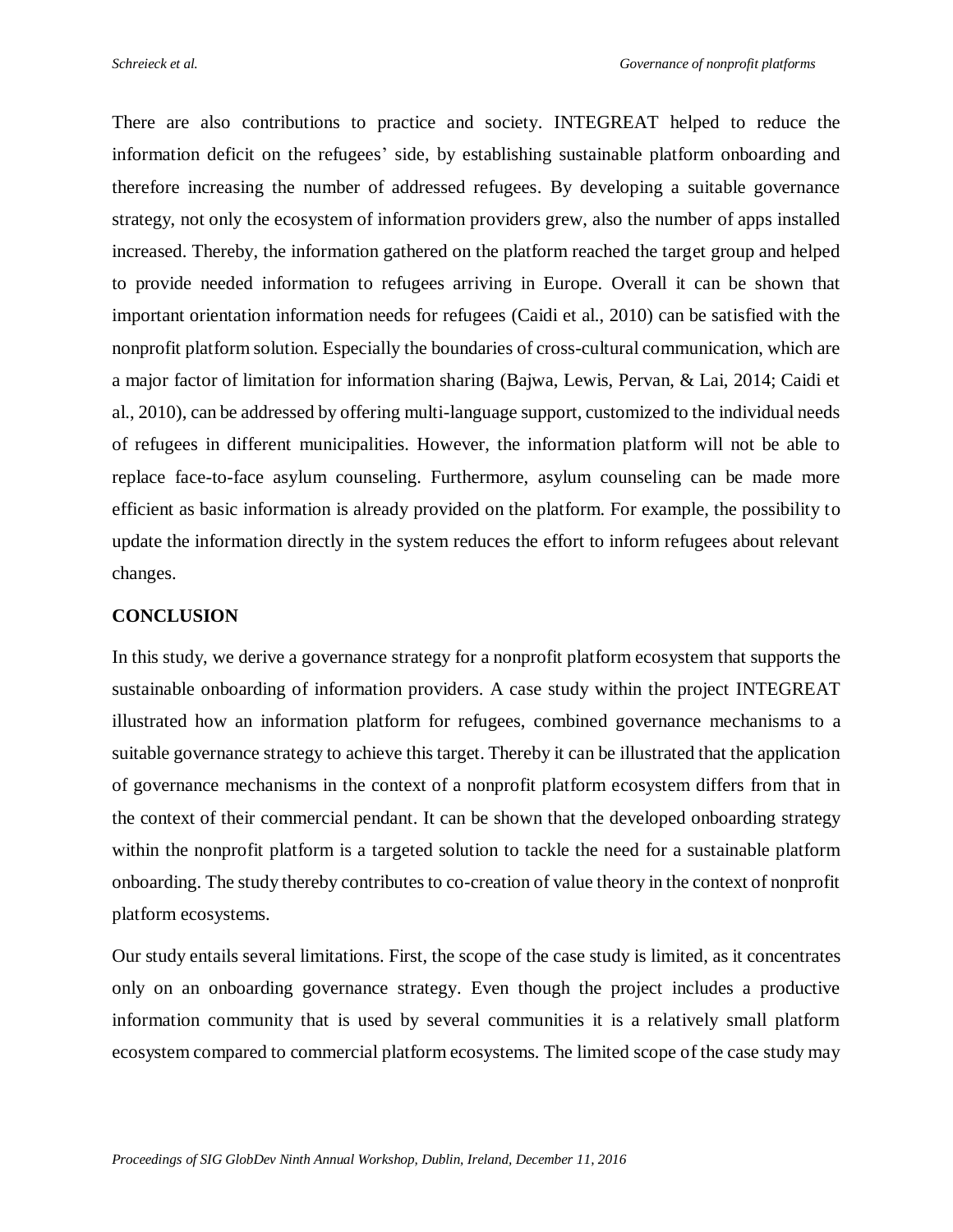affect the generalizability of our findings. Second, the effect of sustainable onboarding needs to be observed in a longer time frame, in order to truly verify the effects of the governance strategy.

To address these limitations, future research could conduct a multiple case study on nonprofit platform ecosystems. If the time passes by and larger platform ecosystems emerge, they could be included in the study, increasing the generalizability of results. Researcher already showed that collaboration systems also work for developing countries like Tanzania and South Africa (de Vreede, Mgaya, & Qureshi, 2003), so the next step could be testing social platforms in those regions as well. Another interesting aspect could be the implementation of collaboration aspects such as voting features, in order to increase the effectiveness and efficiency of the overall platform (Cheng & Yu, 2015). Finally, to better understand the impact of IT for refugees, it could be interesting to analyze the benefit of information platforms. For example, a series of qualitative interviews with refugees and asylum counselors in municipalities that offer an information platform and in others that do not offer one might generate insights on how the information platform contributes to the integration of refugees.

#### **REFERENCES**

- Adler, P. S., & Borys, B. (1996). Two Types of Bureaucracy: Enabling and Coercive. *Administrative Science Quarterly, 41*, 61-89.
- Andrade, A. D., & Doolin, B. (2016). Information and Communication Technology and the Social Inclusion of Refugees. *MIS Quarterly, 40*(2), 405-416.
- Arnold, Y., Leimeister, J. M., & Krcmar, H. (2003). CoPEP: A Development Process Model for Community Platforms for Cancer Patients. *Community Platform Engineering Process (CoPEP)*.
- Bajwa, D., Lewis, F., Pervan, G., & Lai, V. (2014). E-collaboration Impacts in Australia and Hong Kong. *Australasian Journal of Information Systems, 18*(2).
- Benbasat, I., Goldstein, D. K., & Mead, M. (1987). The case research strategy in studies of information systems. *MIS Quarterly*, 369-386.
- Benlian, A., Hilkert, D., & Hess, T. (2015). How open is this platform? The meaning and measurement of platform openness from the complementors' perspective. *Journal of Information Technology, 30*(3), 209–228.
- Böhmann, T., & Krcmar, H. (2006). Modulare Servicearchitekturen. In H.-J. Bullinger & A.-W. Scheer (Eds.), *Service Engineering* (pp. 377-401): Springer Berlin Heidelberg.
- Boudreau, K. J. (2010). Open Platform Strategies and Innovation: Granting Access vs. Devolving Control. *Management Science, 56*(10), 1849-1872.
- Caidi, N., Allard, D., & Quirke, L. (2010). Information practices of immigrants. *Annual review of information science and technology, 44*(1), 491-531.
- Caillaud, B., & Jullien, B. (2003). Chicken & Egg: Competition among Intermediation Service Providers. *The RAND Journal of Economics, 34*, 309-328.
- Cheng, X., Nolan, T., & Macaulay, L. (2013). Don't give up the community: a viewpoint of trust development in online collaboration. *Information Technology & People, 26*(3), 298-318.
- Cheng, X., & Yu, J. (2015). *Designing of a Mobile Collaboration Application for Student Collaborative Group Work: Evidence from China.* Paper presented at the System Sciences (HICSS), 2015 48th Hawaii International Conference on.
- De Laat, P. B. (2007). Governance of open source software: State of the art. *Journal of Management and Governance, 11*(2), 165-177. doi:10.1007/s10997-007-9022-9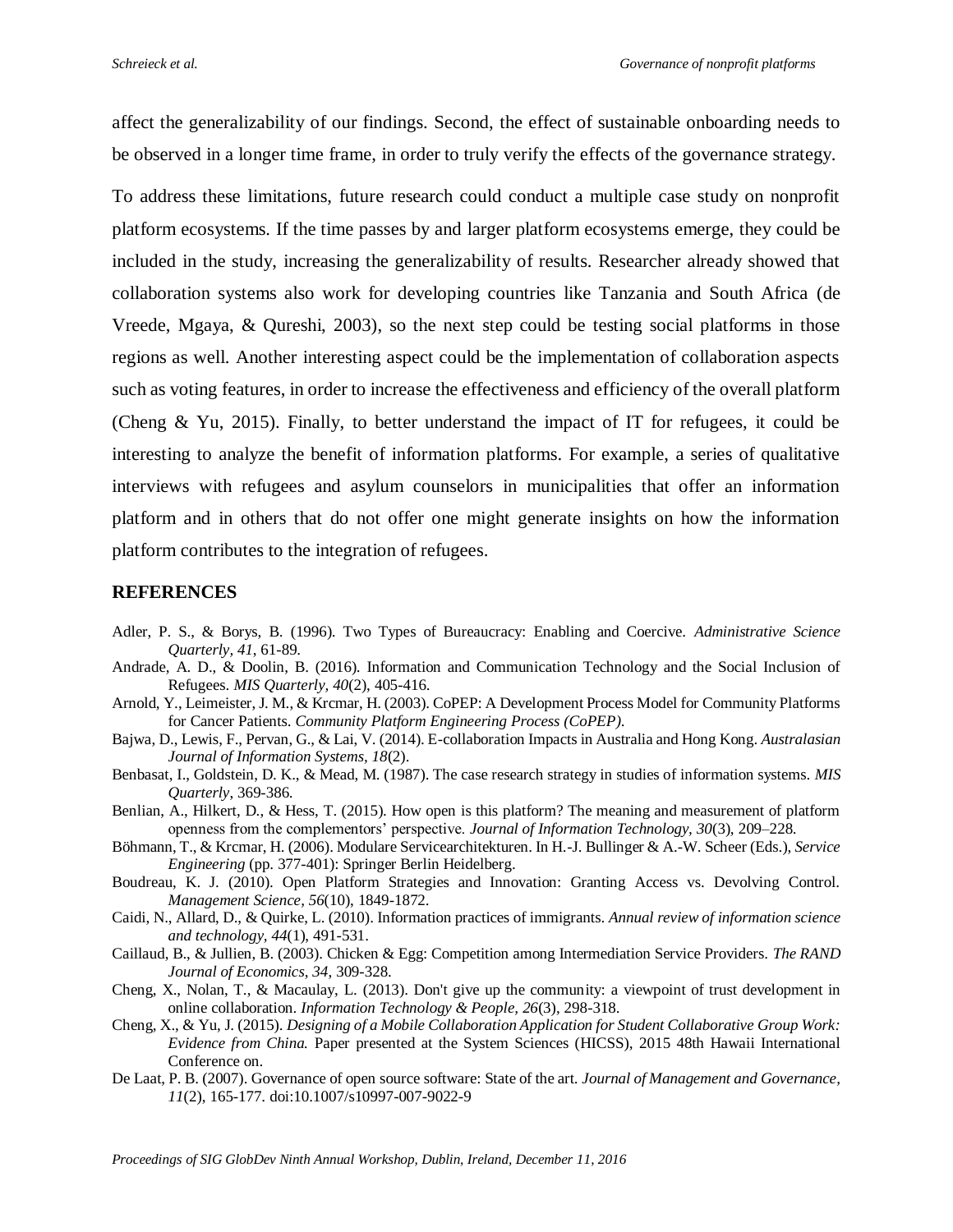- de Vreede, G. J., Mgaya, R. J., & Qureshi, S. (2003). Field experiences with collaboration technology: A comparative study in Tanzania and South Africa. *Information Technology for Development, 10*(3), 201-219.
- Eaton, B. D. (2012). *The Dynamics of Digital Platform Innovation: Unfolding the Paradox of Control and Generativity in Apple's iOS.* (Dissertation), London School of Economics.
- Eaton, B. D. (2015). Distributed Tuning of Boundary Resources: the Case of Apple's iOS Service System. *MIS Quarterly, 39*(1), 217-243.
- Eisenhardt, K. M., & Graebner, M. E. (2007). Theory building from cases: Opportunities and challenges. *Academy of Management Journal, 50*(1), 25-32.
- Eisenmann, T. R., Parker, G., & Van Alstyne, M. (2009). Opening Platforms: How, When and Why? In A. Gawer (Ed.), *Platforms, Markets and Innovation* (pp. 131-162). Cheltenham, UK: Edward Elgar.
- European Asylum Support Office. (2015). Latest asylum trends 2015 overview [Press release]. Retrieved from https://www.easo.europa.eu/sites/default/files/public/LatestAsylumTrends20151.pdf
- Flick, U. (2009). *An introduction to qualitative research*: Sage.
- Gawer, A. (2009). Platforms, markets and innovation: An introduction. In A. Gawer (Ed.), *Platforms, markets and innovation* (pp. 1-16). Cheltenham, UK: Edward Elgar.
- Gawer, A. (2014). Bridging differing perspectives on technological platforms: Toward an integrative framework. *Research Policy, 43*(7), 1239-1249.
- Gawer, A., & Cusumano, M. A. (2008). How companies become platform leaders. *MIT Sloan Management Review, 49*(2), 28-35.
- Gawer, A., & Cusumano, M. A. (2013). Industry Platforms and Ecosystem Innovation. *Journal of Product Innovation Management, 31*(3), 417-433.
- Ghazawneh, A., & Henfridsson, O. (2013). Balancing platform control and external contribution in third-party development: The boundary resources model. *Information Systems Journal, 23*, 173-192.
- Goldbach, T., & Benlian, A. (2015a). *How Informal Control Modes affect Developers' Trust in a Platform Vendor and Platform Stickiness.* Paper presented at the Wirtschaftsinformatik.
- Goldbach, T., & Benlian, A. (2015b, 2015). *How Social Capital Facilitates Clan Control on Software Platforms to Enhance App- Developers' Performance and Success.* Paper presented at the Thirty Sixth International Conference on Information Systems, Fort Worth.
- Hein, A., Schreieck, M., Wiesche, M., & Krcmar, H. (2016). *Multiple-Case Analysis on Governance Mechanisms of Multi-Sided Platforms.* Paper presented at the Multikonferenz Wirtschaftsinformatik.
- Heumann, J., Wiener, M., Remus, U., & Mähring, M. (2014). To coerce or to enable? Exercising formal control in a large information systems project. *Journal of Information Technology, 30*, 337–351. doi:10.1057/jit.2014.11
- Hurni, T., & Huber, T. (2014). *The Interplay of Power and Trust in Platform Ecosystems of the Enterprise Application Software Industry.* Paper presented at the Twenty Second European Conference on Information Systems, Tel Aviv.
- Jansen, S., Brinkkemper, S., & Finkelstein, A. (2009). *Business network management as a survival strategy: A tale of two software ecosystems.* Paper presented at the Proceedings of the First Workshop on Software Ecosystems.
- Koh, T. K., & Fichman, M. (2012). Multihoming Users' Preferences for Two-Sided Exchange Networks. *MIS Quarterly, 2*(3), 977-996.
- Lang, M., Wiesche, M., & Krcmar, H. (2016 ). *What Are the Most Important Criteria for Cloud Service Provider Selection? A Delphi Study.* Paper presented at the European Conference on Information Systems, Istanbul.
- Leonardi, P. M. (2014). Social Media, Knowledge Sharing, and Innovation: Toward a Theory of Communication Visibility. *Information Systems Research, 25*(4), 796-816.
- Lin, M., Li, S., & Whinston, A. B. (2011). Innovation and Price Competition in a Two-Sided Market. *Journal of Management Information Systems, 28*(2), 171-202.
- Liu, C. Z., Au, Y. A., & Choi, H. S. (2014). Effects of Freemium Strategy in the Mobile App Market: An Empirical Study of Google Play. *Journal of Management Information Systems, 31*(3), 1-17. doi:10.1080/07421222.2014.995564
- Loudon, M., & Rivett, U. (2014). 3 Enacting Openness in ICT4D Research. *Open Development: Networked Innovations in International Development*, 53.
- Lusch, R. F., & Nambisan, S. (2015). Service Innovation: A Service-Dominant-Logic perspective. *MIS Quarterly, 39*(1), 155-175.
- Manner, J., Nienaber, D., Schermann, M., & Krcmar, H. (2012). Governance for Mobile Service Platforms: a Literature Review and Research Agenda. *2012 International Conference on Mobile Business*.
- Manner, J., Nienaber, D., Schermann, M., & Krcmar, H. (2013). *Six Principles for Governing Mobile Platforms.* Paper presented at the 11th International Conference on Wirtschaftsinformatik.